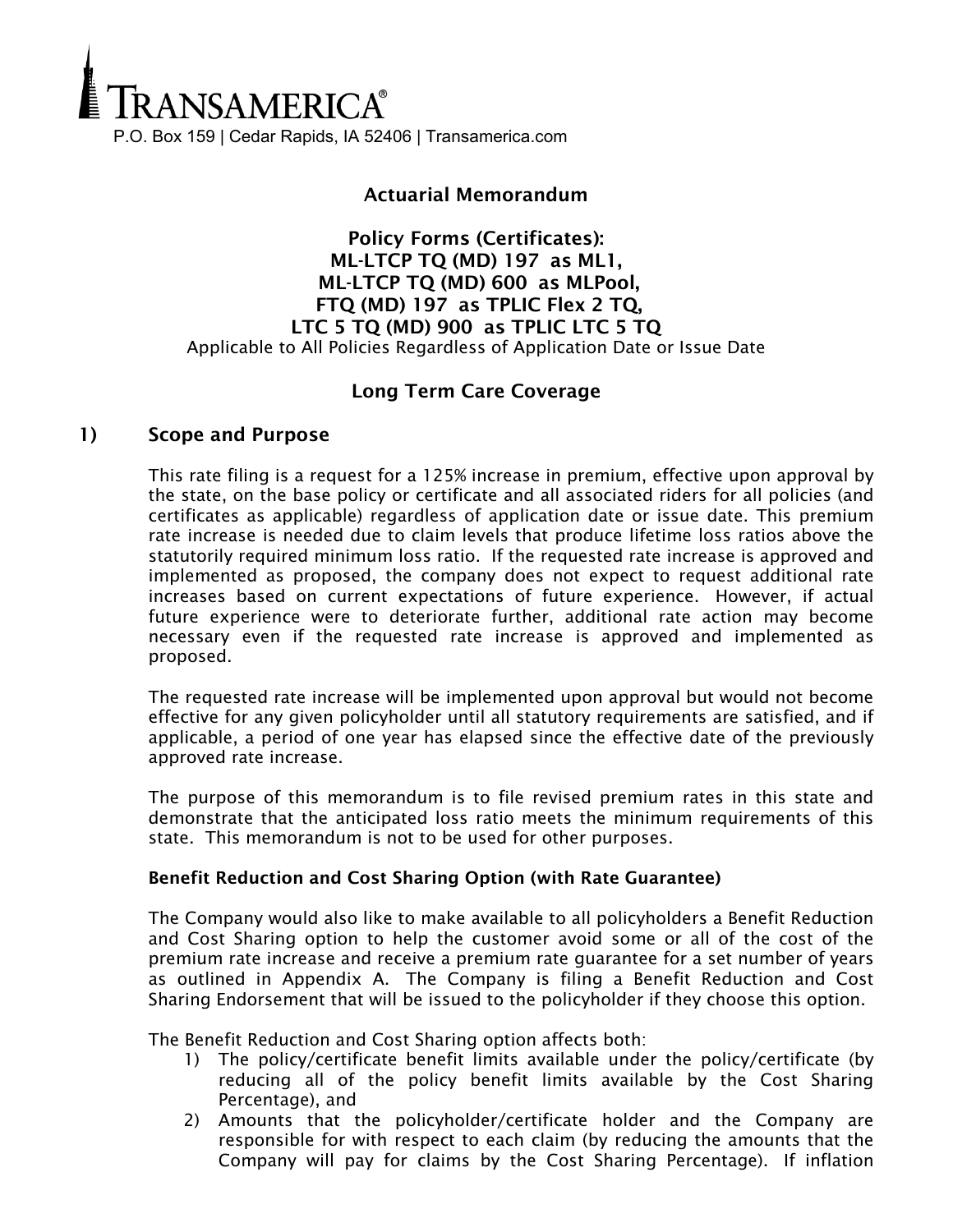protection coverage is included in the policy/certificate, all future benefit amount increases will be based on the new revised benefit amounts. The Benefit Reduction and Cost Sharing option also applies to all policy/certificate benefit provisions, including any benefit provision added by rider or endorsement. The Benefit Reduction and Cost Sharing option also applies to benefits for covered care or services received by another covered person who is covered under the policy/certificate.

Benefit Reduction and Cost Sharing percentages were determined to be actuarially equivalent to the requested rate increase – which includes the cost of the Rate Guarantee. Policyholders and certificate holders selecting the Benefit Reduction and Cost Sharing option will generally be able to completely or partially offset the requested rate increase and receive the Rate Guarantee. Some policyholders or certificate holders electing the Benefit Reduction and Cost Sharing option may not be able to completely offset the requested rate increase but would be able to mitigate it. The Benefit Reduction and Cost Sharing percentages are shown in Appendix A.

Policyholders who elect the Benefit Reduction and Cost Sharing Option may still be subject to future rate increases after the Rate Guarantee period has expired if additional rate increases become justified due to further deterioration of experience not currently anticipated.

#### Buyback Offer

This filing is also a request to allow the Company to offer policyholders the option to cancel their long-term care insurance policy in exchange for a one-time, lump-sum, policy cancellation payment in an amount to be determined based on the formula set forth below. The policyholder will be given the option to cancel their policy as an alternative to the premium increase.

The policy cancellation payment amount will be the greater of:

- x% of Transamerica's estimate of the value of the policy, and
- $•$  \$2,000

Transamerica's estimate of the value of the policy is based on the gross premium reserve (present value of future benefits and expenses less the present value of future premiums) utilizing the Company's best estimate assumptions as of the close of the second quarter of 2020. More details about the buyback offer are displayed in Appendix B.

## 2) Benefits \*

Ĩ.

#### ML1 Series

*A. Nursing Home*

Pays the Nursing Home Daily Benefit for all levels of care for each day benefits are payable. Benefits are payable until the end of the Benefit Period has been reached.

#### B. *Home and Community Care –* Rider Form: ML-LTCR TQ (MD) 197

Pays actual charges up to the Home Health Care Maximum Daily Benefit that varies by type of service provided (professional, secondary, respite care, or nonprofessional). Benefits include Home Health, Adult Day Care, Respite Care, Equipment Purchases and Rentals, Assisted Living Facility, Bed Reservation, and Non-Professional. Some benefits under this rider are mutually exclusive with other

 $^*$  This is not intended to be a comprehensive listing of all benefits available.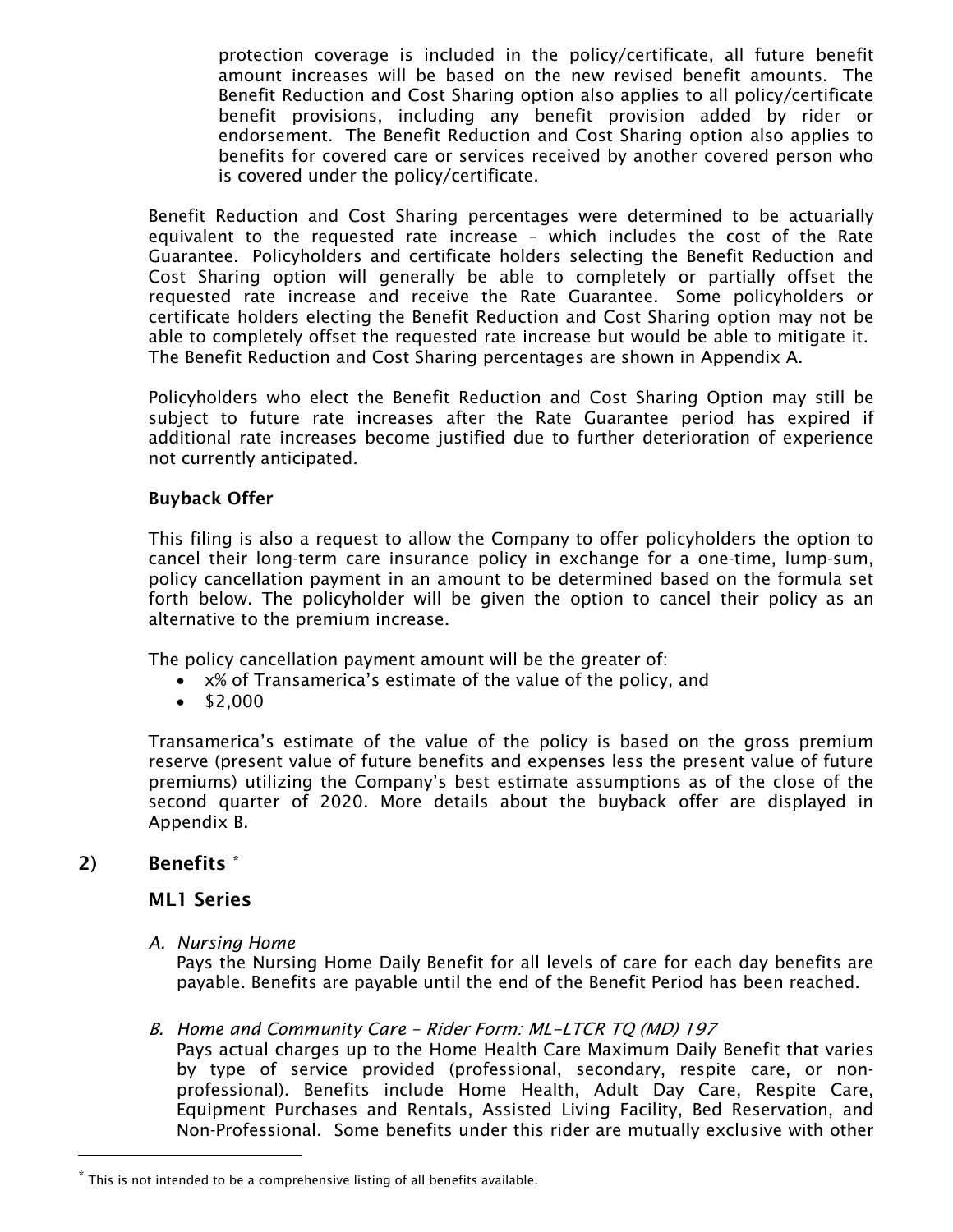policy benefits.

- C. *Simple Benefit Increase Option (BIO) –-*Rider Form: ML-SBIR TQ (MD) 197 Increases benefits by 5% of the original amount on each anniversary of the policy.
- D. *Compound Benefit Increase Option (BIO) –* Rider Form: ML-CBIR TQ (MD) 197 Increases benefits by 5% of the current amount on each policy anniversary.

## MLPool Series

- *A. Nursing Home Benefit* Pays the Nursing Home Daily Benefit for all levels of care for each day benefits are payable. Benefits are payable until the Maximum Benefit is exhausted.
- B. *Home Health Care –* Rider Form(s): ML-HCR TQ (MD) 600 Pays actual charges up to the Home Health Care Maximum Daily Benefit that varies by type of service provided (professional, secondary, respite care, or nonprofessional). Benefits include Home Health, Adult Day Care, Respite Care, Caregiver Training, Medical Alert System, Medication Management, Home Modification and Equipment, and Non-Professional.
- *C. Simple Benefit Increase Option (BIO) –* Rider Form: ML-SBIR TQ (MD) 600 Increases benefits by 5% of the original amount on each anniversary of the policy.
- *D. Compound Benefit Increase Option (BIO) –* Rider Form: ML-CBIR TQ (MD) 600 Increases benefits by 5% of the current amount on each policy anniversary.

## TPLIC Flex 2 TQ Series

*A. Nursing Home Benefit*

After satisfaction of the Nursing Home Elimination Period, the company will pay actual charges up to the Nursing Home Maximum Daily Benefit for each day during a Period of Confinement that an Insured Person requires Nursing Home Confinement. Benefits are payable up to the Nursing Home Lifetime Maximum Benefit. The confinement must be due to being Chronically Ill.

*B. Home Health Care Benefit –*

## *Rider Form: FHHRTQ (MD) 197*

After satisfaction of the Home Health Care Elimination Period, the company will pay charges up to the Home Health Care Maximum Daily Benefit for each day services are provided by a Home Health Aide or pay up to 200% of the Home Health Care Maximum Daily Benefit for each day Skilled Services are received. Benefits are payable up to the Home Health Care Lifetime Maximum Benefit amount.

*C. Benefit Increase Option (BIO):*

#### *Compound Benefit Increase Option – Rider Form: CBIOR 196*

This rider will increase the Nursing Home Benefit and the Maximum Skilled Home Health Care and Home Health Care Benefits by 5% of the current amount on each policy anniversary.

## *Simple Benefit Increase Option – Rider Form:* SBIOR (MD) 196

This rider will increase the Nursing Home Benefit and Maximum Skilled Home Health Care and Home Health Care Benefits by 5% of the original amount on each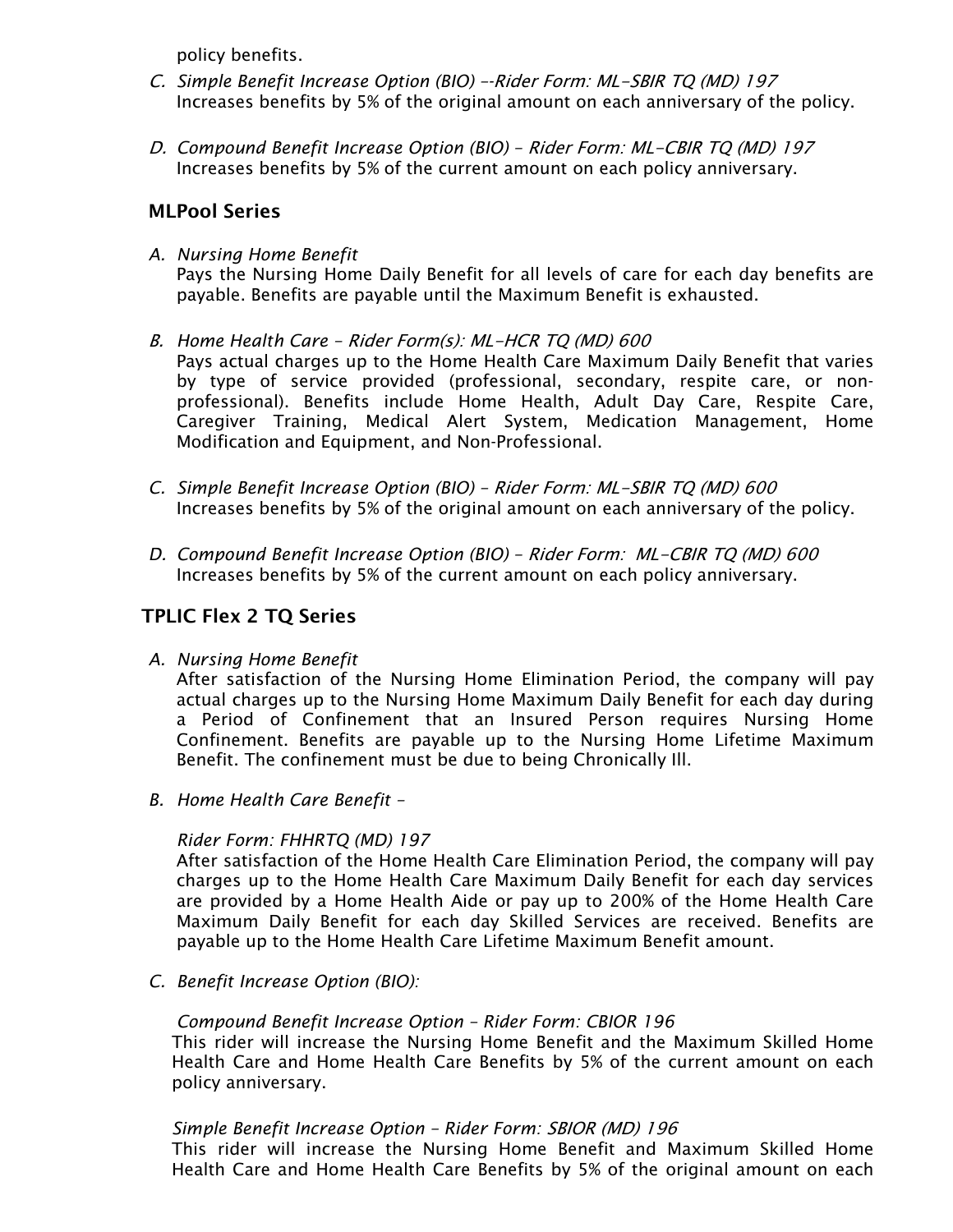policy anniversary.

## TPLIC LTC 5 TQ Series

*A. Nursing Home Benefit*

Pays the daily Nursing Home benefit for each day of confinement in a Nursing Home up the Lifetime Maximum Benefit.

- *B. Home and Community Care –* Form: LTC 5 TQ HCCR (MD) 1096 Pays expenses incurred up to the maximum daily benefit for each day Home Health Care, Assisted Living Facility, Adult Day Care, or Hospice services are provided up the Lifetime Maximum Benefit Amount.
- *C. Simple Benefit Increase Option (BIO) –* Rider Form: SBIOR TQ (MD) 1096 Increases the benefit by 5% of the original amount on each anniversary.
- *D. Compound Benefit Increase Option (BIO) –* Rider Form: CBIOR TQ (MD) 1096 Increases the benefit by 5% of the current amount on each policy anniversary.

## 3) Renewability

These policy forms are guaranteed renewable for life, subject to the company's right to change premium rates.

## 4) Applicability

This filing applies to inforce insureds only, as these forms are no longer actively being sold. The premium change will be applicable to the base forms and to all riders and certificates associated with the base forms.

## 5) Morbidity

Morbidity assumptions are developed using internal company experience looking across multiple variables. The assumptions for incidence, recovery, on-claim mortality, utilization, and transition generally vary on variables such as marital status, gender, implied elimination period, benefit period, benefit package, policy inflation option, issue age, attained age, issue year, and calendar year. A provision for morbidity improvement is also included.

The current morbidity assumption used in this rate increase filing is consistent with the assumption the Company has used for currently marketed policy forms.

## 6) Off-Claim Mortality

Off-claim, or active life, mortality assumptions are developed using internal company experience and vary based on attained age, issue year, gender and marital status. The rates are further adjusted by 15 years of improvement factors that vary by gender.

The current off-claim mortality assumption used in this rate increase filing is consistent with the assumption the Company has used for currently marketed policy forms.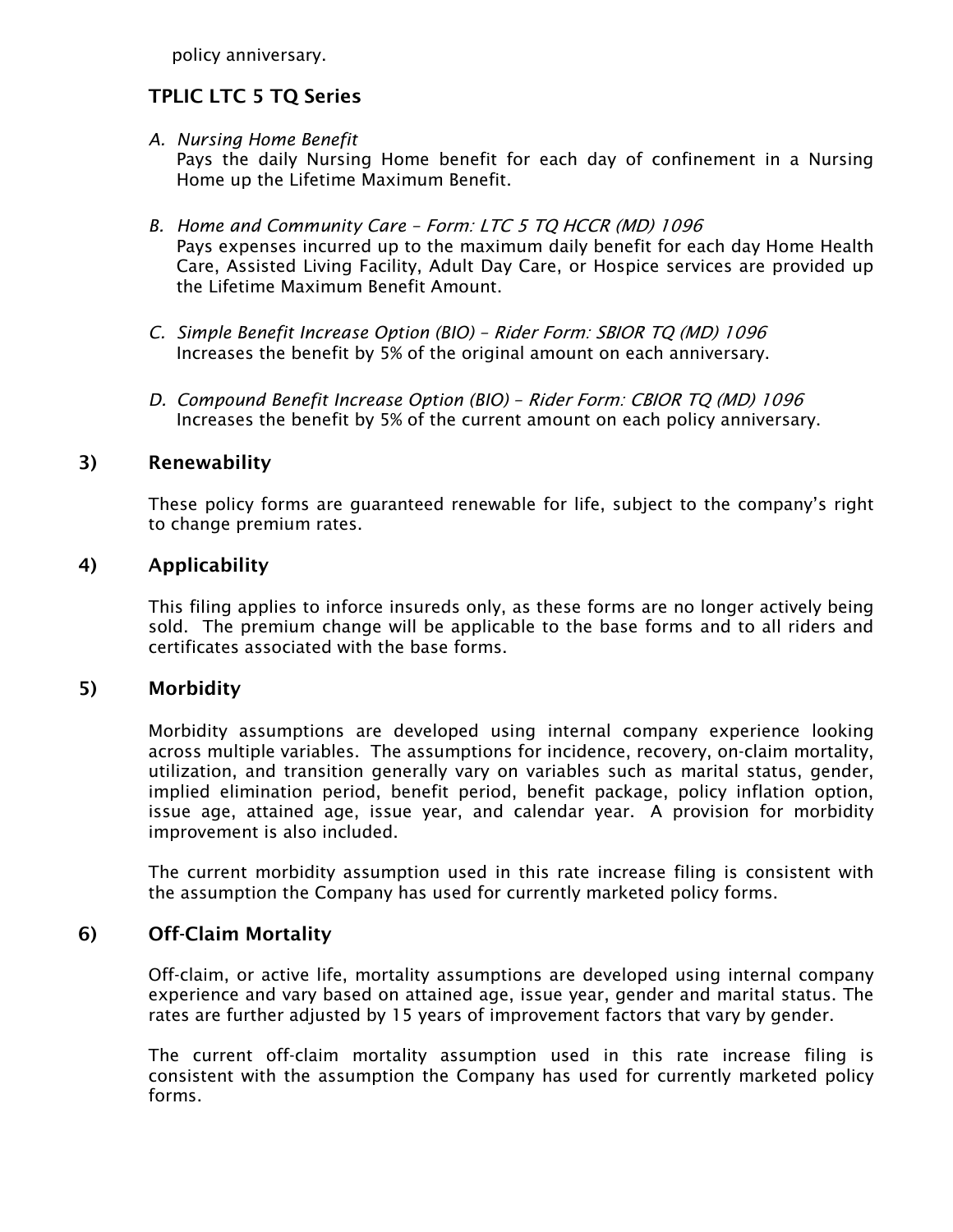#### 7) Persistency

Voluntary lapse rates are based on Company experience and vary by duration, issue age, marital status, service group, and policy inflation option.

#### 8) Expenses

Expenses have not been included in the requested rate increase justification. It is assumed that the originally filed expense assumptions remain appropriate.

#### 9) Marketing

These policy forms were marketed by agents to individuals in age ranges that vary by policy form.

#### 10) Policy Design

Policy design features have been taken into consideration. Benefit provisions, exclusions, elimination periods, benefit periods, number of units, benefit growth, etc. have been accounted for either in the development of claim costs or projection model formulas.

#### 11) Underwriting

These policy forms were fully underwritten with the use of various underwriting tools in addition to the application, which may have included medical records, an attending physician's statement, telephone interview and/or face-to-face assessment.

#### 12) Claims Adjudication Practice

No significant changes to the standard operating practices of the claim department have been necessary to date nor are any changes expected to be necessary in the future. The claim adjudication staff has maintained a consistently high degree of expertise, experience, and performance over the life of these policy forms and this is expected to continue in the future. Therefore, special adjustments due to claim adjudication practice have not been incorporated into the projection.

#### 13) Premiums

Premiums vary based on original issue age, rate class and benefit options selected.

#### 14) Issue Age Range

For the ML1 Series, applicants age 18–79 were eligible for all elimination periods and benefit periods. Applicants age 80-84 were eligible for the 100-day elimination period only and the 1-year, 2-year, 3-year and 4-year benefit periods only. Applicants age 85- 99 were eligible for the 100-day elimination period and the 1-year and 2-year benefit periods only.

For the MLPool Series, applicants age 18-79 were eligible for all elimination periods and benefit periods. Applicants age 80-84 were eligible for all elimination periods except for 0-day, and eligible for all benefit periods. Applicants age 85 and older were eligible for all elimination periods except for 0-day, and eligible for the 1-year and 2 year benefit periods only.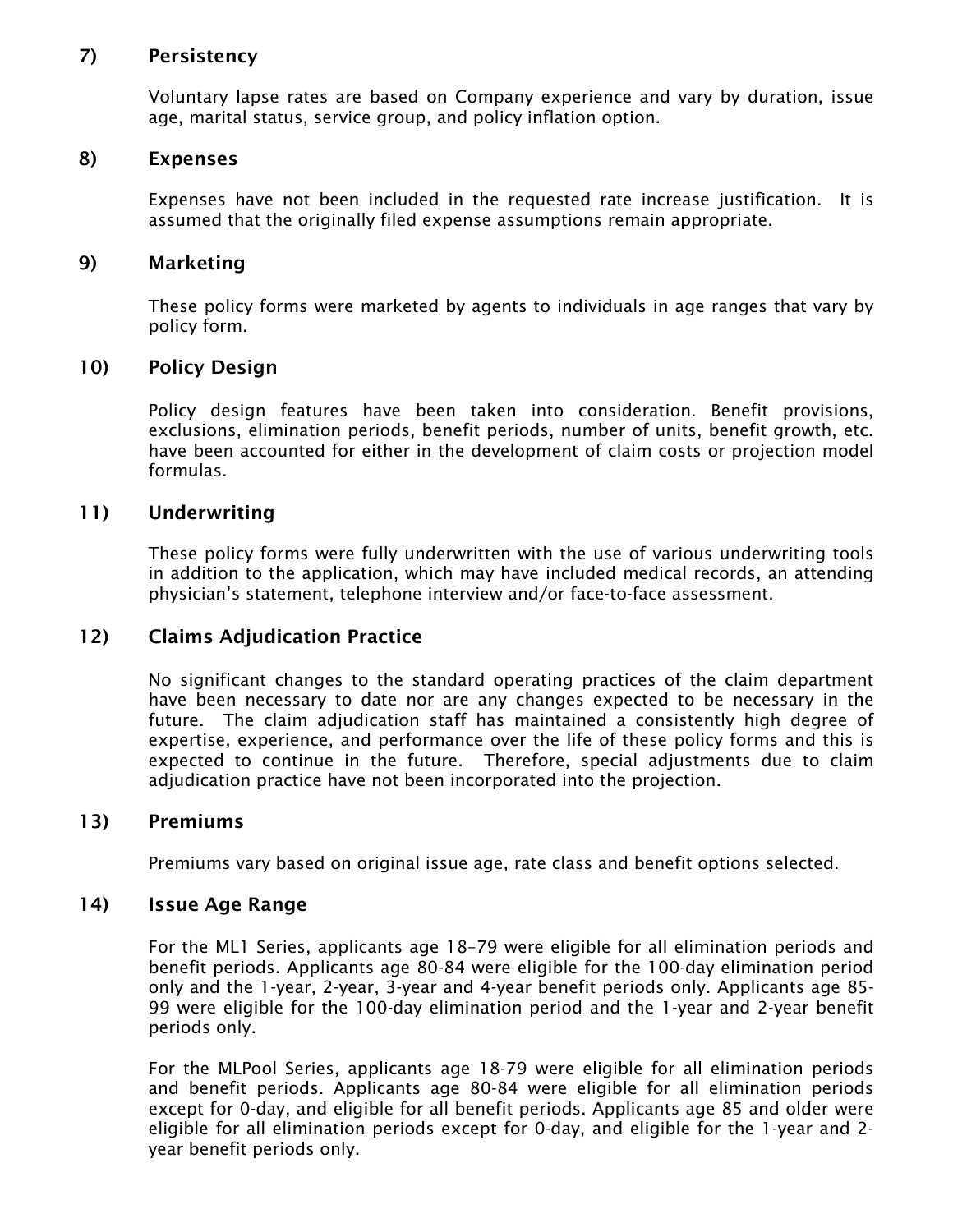For the TPLIC FLEX 2 TQ Series, applicants age 18 - 89 were eligible for all elimination periods and benefit periods.

For the TPLIC LTC 5 TQ Series, applicants age 18 – 79 were eligible for all elimination periods and benefit periods. Applicants age 80 – 89 were eligible for all elimination periods except for 0-day and were eligible for all benefit periods except for Lifetime.

#### 15) Area Factors

Area factors are not used for these products.

## 16) Average Annual Premium

|                        | <b>Before</b>   |                       |
|------------------------|-----------------|-----------------------|
| <b>Series</b>          | <b>Increase</b> | <b>After Increase</b> |
| ML1                    | \$2,210         | \$4,972               |
| <b>MLPool</b>          | \$1,829         | \$4,115               |
| <b>TPLIC Flex 2 TQ</b> | \$2,910         | \$6,548               |
| <b>TPLIC LTC 5 TQ</b>  | \$2,545         | \$5,727               |

## 17) Premium Modalization Rules

Modal factors which are applied to the annual premium are as follows:

| <b>Premium Mode</b>           | Annual | Semi-annual | Quarterly | Monthly |
|-------------------------------|--------|-------------|-----------|---------|
| <b>ML1 Series</b>             | 1.000  | 0.510       | 0.260     | 0.09    |
| <b>MLPool Series</b>          | 1.000  | 0.510       | 0.260     | 0.09    |
| <b>TPLIC Flex 2 TQ Series</b> | 1.000  | 0.520       | 0.270     | 0.085   |
| <b>TPLIC LTC 5 TQ Series</b>  | .000   | 0.520       | 0.270     | 0.085   |

## 18) Claim Liability and Reserve

The present value of amounts not yet due (Exhibit 6) is calculated for all open claims using termination rates derived from company experience. The resulting reserve is adjusted by factors based on age at incurral, sex, and benefit period developed from company experience. The interest rate varies by year of incurral. The incurred but not reported and in course of settlement reserves (Exhibit 8) are calculated based on the development of incurred claims by month of incurral, based on internal Company data. The claim reserves underlying the incurred claims in the projection are consistent with the reserves reported in Exhibits 6 and 8 of the Company's financial statement.

## 19) Active Life Reserve

Active life reserves may have been used in the original pricing of the captioned forms to demonstrate compliance with the minimum 60% loss ratio. However, active life reserves have not been used in this premium rate increase filing to demonstrate compliance with the 60% loss ratio requirement. As a result, we are requesting a lesser increase than would have been necessary had we included the cost of the active life reserves.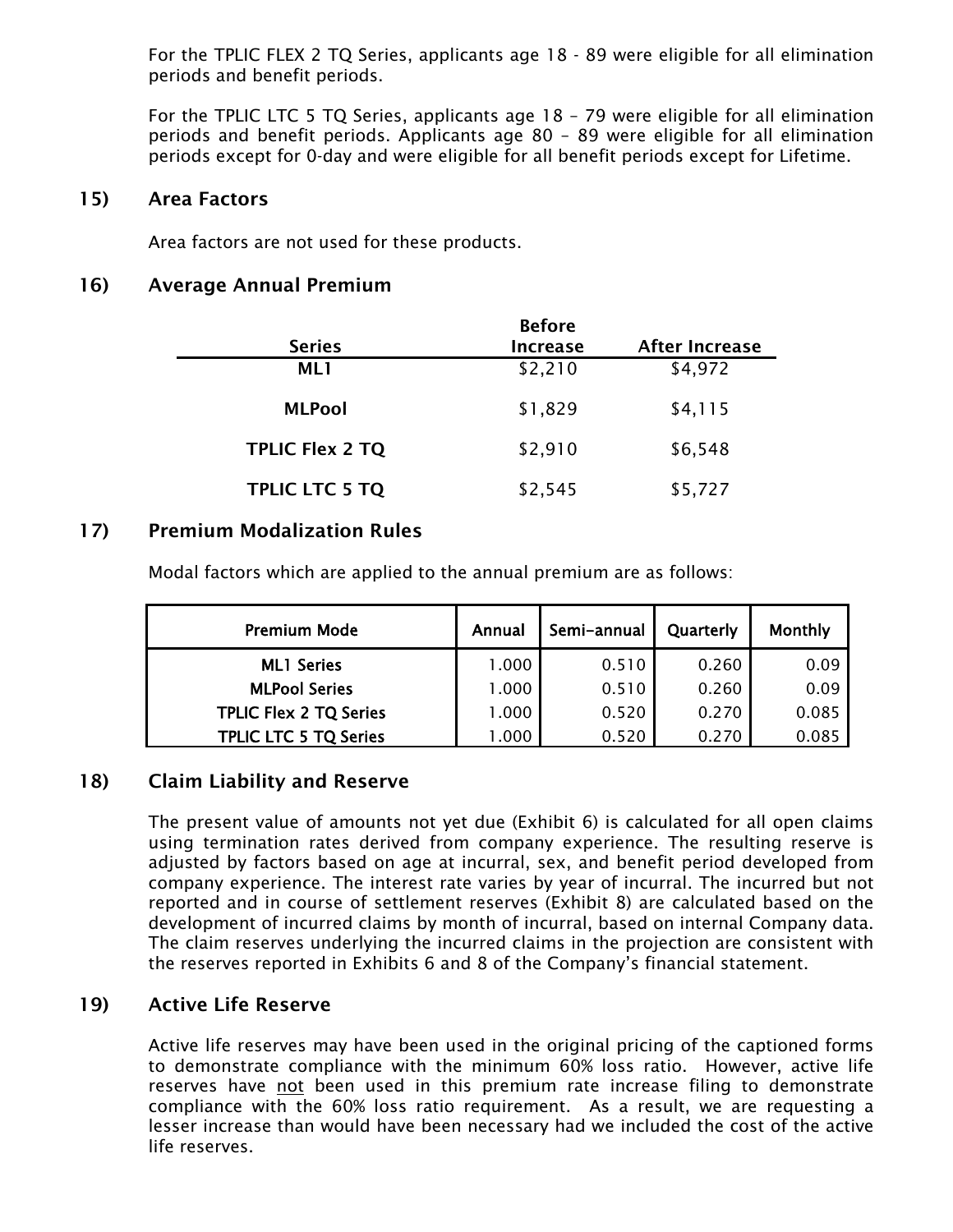## 20) Trend Assumptions

As this is not medical insurance, we have not included any explicit medical cost trends in the projections.

## 21) Minimum Required Loss Ratio

The Statutorily Required Minimum Loss Ratio for these forms is 60%.

## 22) Anticipated Loss Ratio

The anticipated lifetime loss ratio for this book of business is shown in Exhibit I.

## 23) Distribution of Business

See Attachment A.

## 24) Contingency and Risk Margins

Contingency and risk margins have not been included in the justification for this rate increase.

## 25) Experience on the Form

In order to enhance credibility of the experience used to justify the rate increase request of this filing, in accordance with ASOP 25, Exhibits I and II include the experience of the policy forms of an affiliated company from which the captioned Transamerica Life (the Company) policy forms of this filing were cloned in addition to the experience of the Company's captioned policy form series of this filing. The experience of the commingled policy forms is expected to be substantially similar over the lifetime of the block since they were subject to the same underwriting standards, have identical benefit design, and identical assumptions. Experience included in Exhibit III is limited to the Company's experience, i.e. no affiliate experience is included. All of the experience used in all exhibits mentioned above has been adjusted to reflect the Maryland rate history of the Company's policy form series of this filing.

See Exhibit I for calendar year historical experience through March 31, 2020, as well as projected experience thereafter both with and without the proposed rate increase where all policyholders are assumed to pay the increase under the 'with proposed rate increase' scenario.

See Exhibit II for actual-to-expected experience by duration where 'actual' experience includes historical experience through March 31, 2020. Historical Incurred Claims reflect claim payment runoff through June 30, 2020, plus the claim reserve estimate as of June 30, 2020 (as described in Section 18 above).

See Exhibit III for calendar year historical experience through March 31, 2020, for the above captioned form series experience of the Company only.

## 26) History of Rate Adjustments

The magnitude of rate increases approved for each product discussed herein is displayed in Attachment B.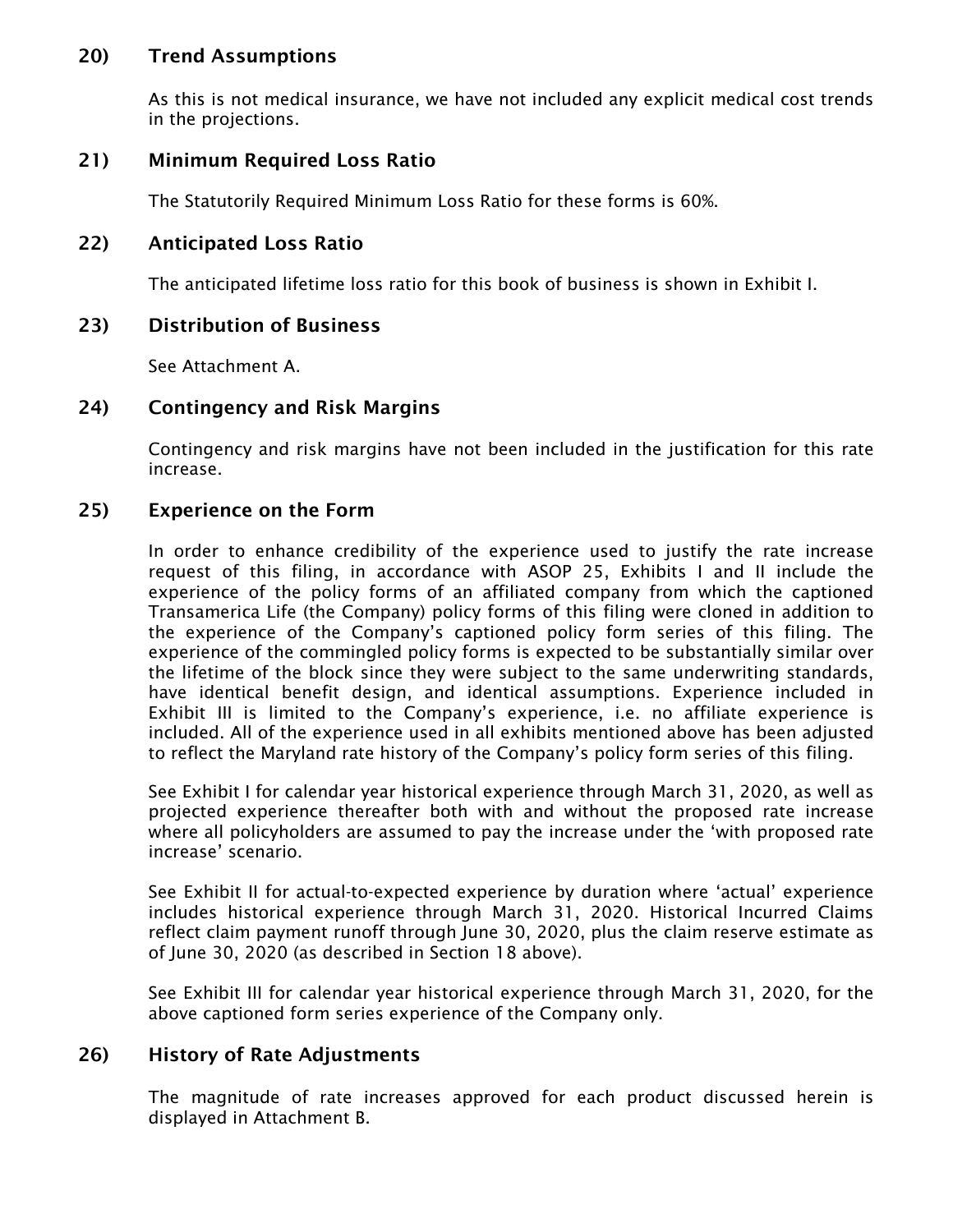## 27) Number of Insureds

|             | Insureds | <b>Annualized Premium</b> |
|-------------|----------|---------------------------|
| Maryland:   | 135      | \$313,688                 |
| Nationwide: | 16.289   | \$44,711,845              |

As of September 2021, the number of insureds that will be affected by this increase is:

## 28) Proposed Effective Date

The proposed rate increase will be implemented following approval and after fulfillment of all statutory and contractual requirements. The increase for any policyholder will not become effective until a period of one year has elapsed since the previously approved rate increase effective date if applicable.

## 29) Actuarial Certification

I certify that to the best of my knowledge and judgment, the entire rate filing is in compliance with the applicable laws of this state and with the rules of the Department of Insurance, and complies with Actuarial Standard of Practice No 8. I certify that benefits are reasonable in relation to premium at the requested rate schedule. If the requested increase is implemented and the underlying assumptions are realized, no further premium rate schedule increases are anticipated. However, going forward, the Company will continue to monitor the experience of this block and reserves the right to take additional rate action if currently unanticipated future deterioration thereof justifies.

Bred Robert

Brad Rokosh, ASA, MAAA Director of LTC Product and Pricing

February 2, 2022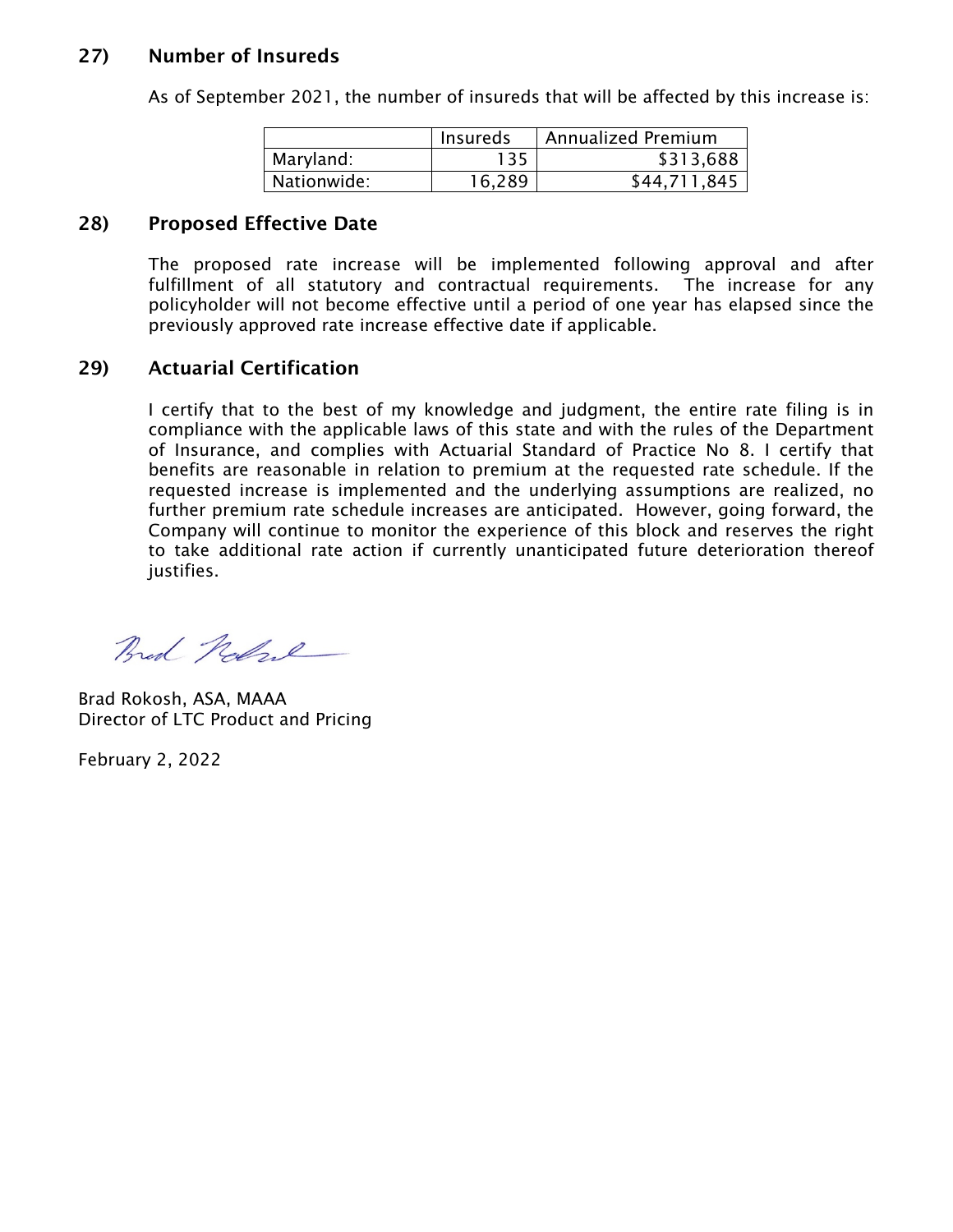## Attachment A

## Transamerica Life Insurance Company

## Distribution of Business

| By Issue Age |       |
|--------------|-------|
|              |       |
| 0 to 59      | 70.5% |
| 60 to 64     | 18.6% |
| 65 to 69     | 8.2%  |
| 70 to 74     | 2.3%  |
| 75 to 79     | 0.3%  |
| 80 to 84     | 0.1%  |
| $85 +$       | 0.0%  |

## By Elimination Period

|      | 0 day   20 day   30 day |      | 60 day   90 day |       | $> 90$ days |
|------|-------------------------|------|-----------------|-------|-------------|
| 3.3% | 3.7 <sup>%</sup>        | 0.1% | 16.4%           | 76.3% | 0.2%        |

## By Maximum Benefit Option

| .v. | っぴょ | v.  | T Vr | $6Yr*$<br>_ |
|-----|-----|-----|------|-------------|
| 0%  | 5%  | .8% | .4%  | 3%          |

∗ Including Unlimited.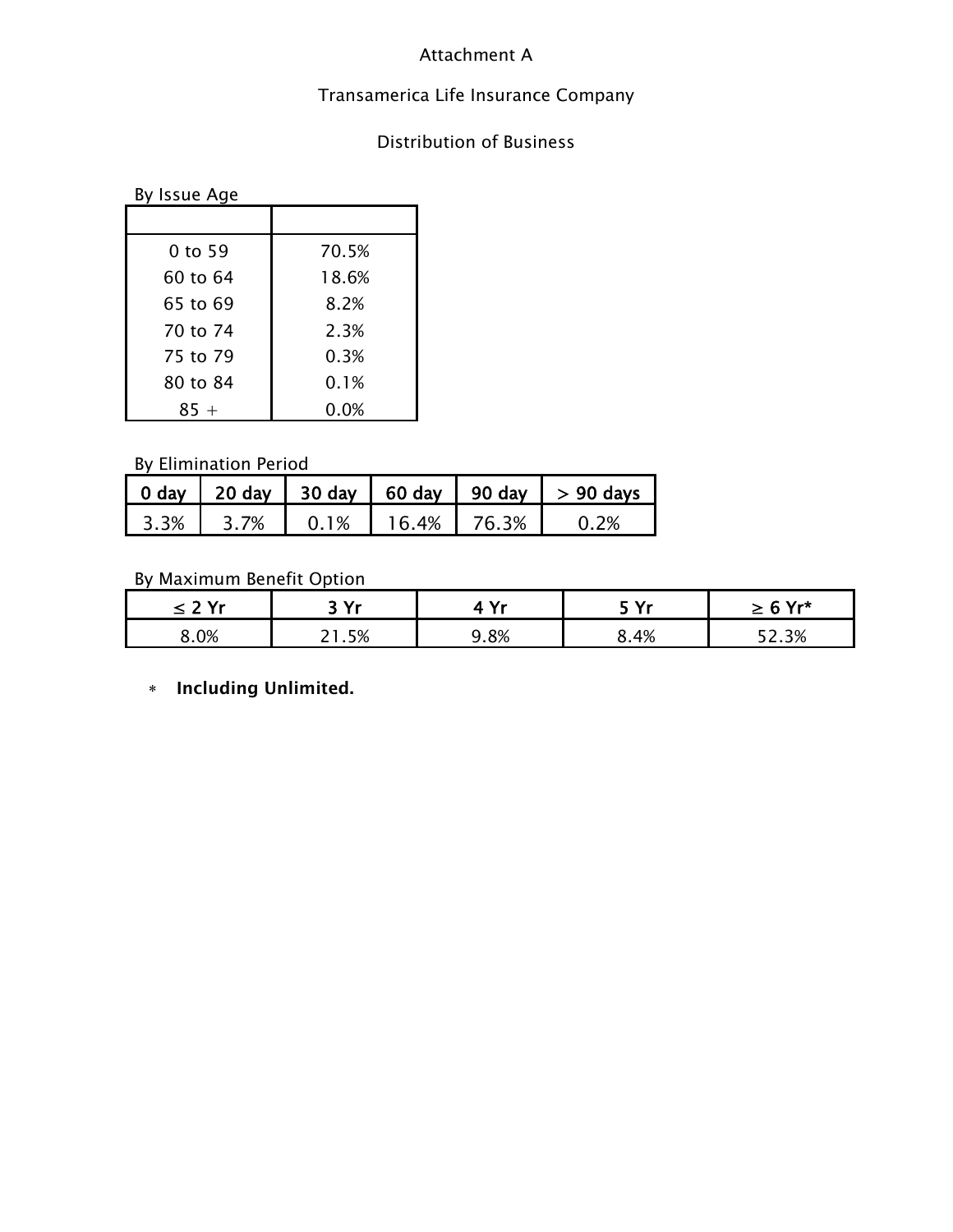## Attachment B

# Transamerica Life Insurance Company

|               | First Increase | Second       | Third        | Fourth       |
|---------------|----------------|--------------|--------------|--------------|
| Policy Form   | (Approved,     | Increase     | Increase     | Increase     |
|               | Implemented)   | (Approved,   | (Approved,   | (Approved,   |
|               |                | Implemented) | Implemented) | Implemented) |
| ML1           | 20%            | 20%          | 15%          | 15%          |
|               | (2007, 2007)   | (2008, 2008) | (2011, 2011) | (2018, 2019) |
| <b>MLPool</b> | 20%            | 20%          | 15%          | 15%          |
|               | (2007, 2007)   | (2008,2008)  | (2011, 2011) | (2018, 2019) |
|               | 20%            | 20%          | 15%          | 15%          |
| Flex 2 TQ     | (2007, 2007)   | (2008, 2008) | (2011, 2011) | (2018, 2019) |
|               | 20%            | 20%          | 15%          | 15%          |
| LTC 5 TQ      | (2007, 2007)   | (2008,2008)  | (2011, 2011) | (2018, 2019) |

# Rate Increase History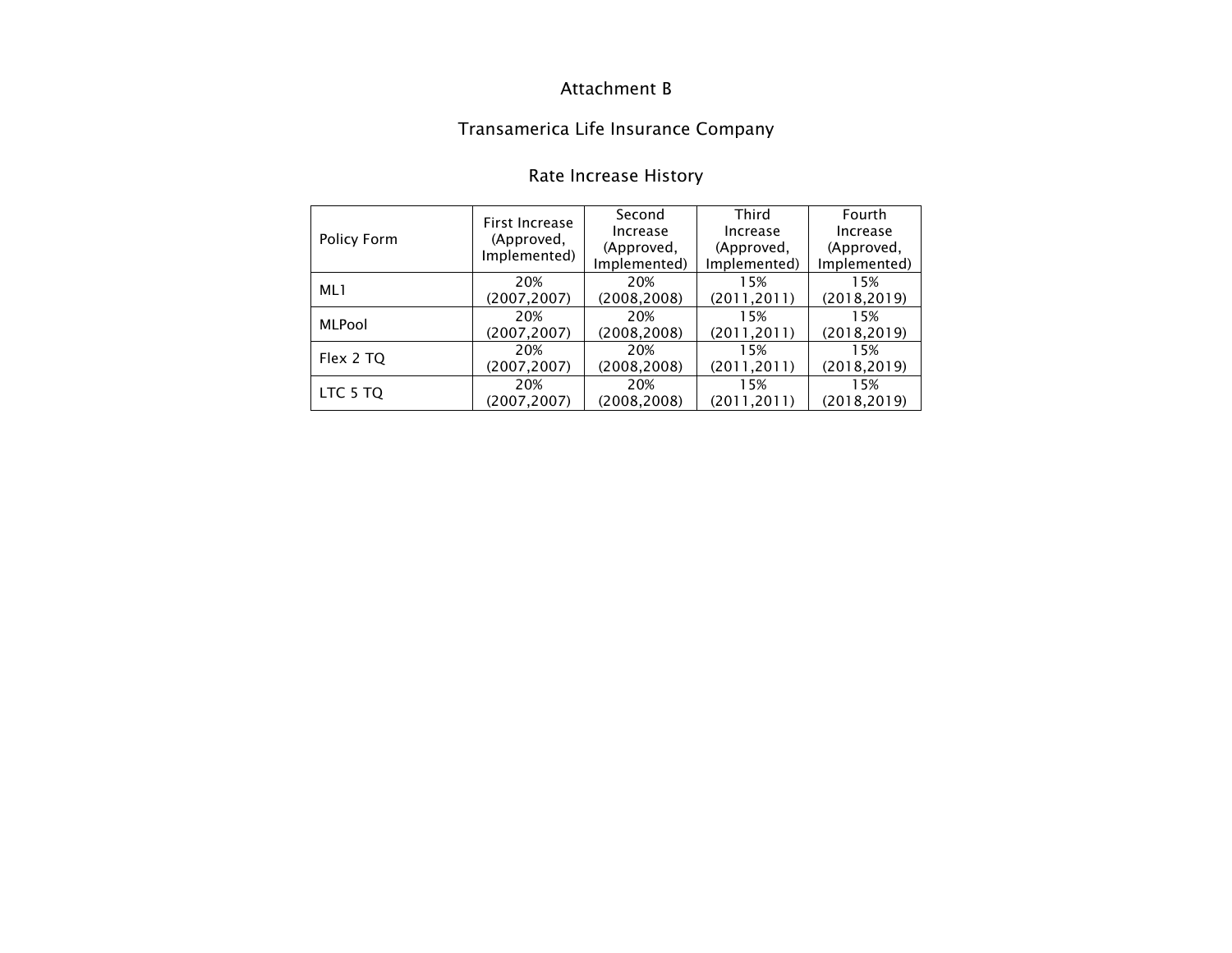# Appendix A

#### Benefit Reduction and Cost Sharing Option (with Rate Guarantee)

The Benefit Reduction and Cost Sharing Endorsement (the "Endorsement") consists of three components:

1. Reduction to all policy or certificate benefit amounts, including but not limited to the Maximum Daily Benefit, Maximum Monthly Benefit and the policy or certificate Maximum Amount

All policy or certificate benefit amounts (including, but not limited to, all Maximum Daily/Monthly Benefit amounts and the policy or certificate Maximum Amount) in effect immediately prior to the Endorsement effective date will be reduced by an amount equal to the Cost Sharing Percentage as shown below.

For example:

If the policy or certificate Maximum Amount is \$100,000 and the Cost Sharing Percentage is 20%, the policy/certificate Maximum Amount will be reduced to \$80,000. The Company will not be responsible for any costs that exceed the reduced policy/certificate Maximum Amount.

If the Maximum Daily Benefit amount is \$100, and the Cost Sharing Percentage is 20%, the Maximum Daily Benefit amount will be reduced to \$80. The Company will not be responsible for any daily costs that exceed the reduced Maximum Daily Benefit.

The dollar amount and percentages used in these examples may be different from the actual dollar amounts and percentages that apply to the policy/certificate.

2. Application of Cost Sharing to Claim Payments

As long as all policy/certificate provisions and conditions are satisfied, for any benefit for which a claim is made under the policy/certificate, the Company will pay its Cost Sharing Percentage of such benefit, but the Company will pay no more than the applicable Maximum Daily/Monthly Benefit amounts as shown on the Endorsement. The policyholder/certificate holder will be responsible for paying the remaining portion of the applicable long-term care expenses associated with such claim. Note that only amounts paid by the Company will be deducted from the revised policy/certificate Maximum Amount.

For example: If the revised Maximum Daily Benefit for a covered Long-Term Care Facility is \$80 and the Company's Cost Sharing Percentage is 80%, the Company will pay 80% of the Long-Term Care Facility charges, but no more than \$80. Using the same formula:

- If the Long-Term Care Facility charges are \$80, the Company will pay \$64 and the policyholder/certificate holder will be responsible for \$16.
- If the Long-Term Care Facility charges are \$100, the Company will pay \$80 and the policyholder/certificate holder will be responsible for \$20.
- If the Long-Term Care Facility charges are \$200, the Company will pay \$80 and the policyholder/certificate holder will be responsible for \$120.
- 3. Rate Guarantee

Premium rates for the policy will be guaranteed from the effective date of the Endorsement for 10 years. The policy will be excluded from any future increases until after the Rate Guarantee has expired. Any benefits added to the policy after the effective date of the Endorsement will not be covered by the Rate Guarantee.

See "Appendix A: Cost Sharing Percentages Table" for the Benefit Reduction and Cost Sharing Agreement Percentages by Company (or Former Company), Benefit Increase Option, and Benefit Period.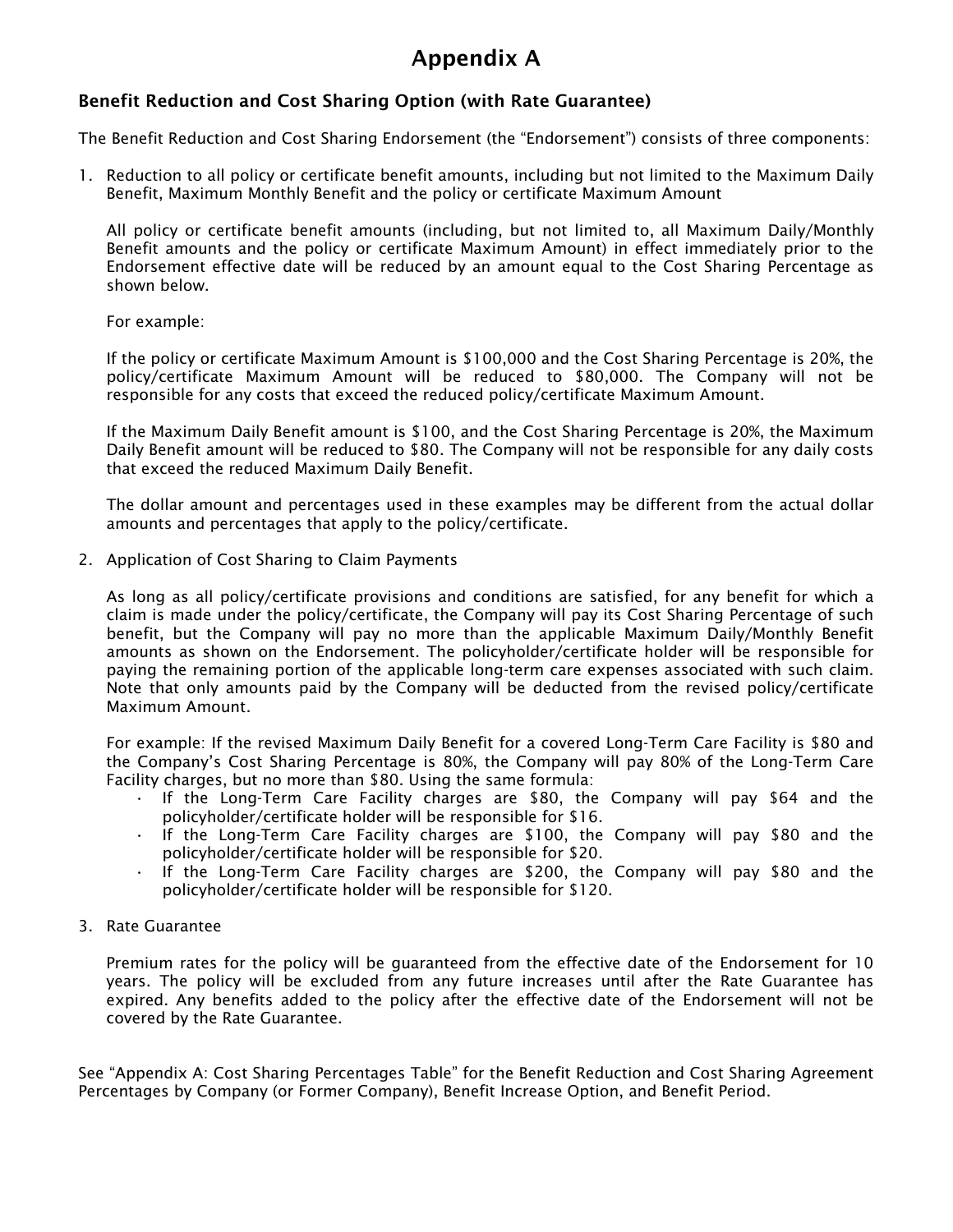# Appendix A

| <b>Benefit Increase</b><br>Option | <b>Benefit Period</b> | <b>Cost Sharing%</b> | Required<br>Remaining<br><b>RINC</b> |
|-----------------------------------|-----------------------|----------------------|--------------------------------------|
| Compound                          | 2-year                | 25%                  |                                      |
| Compound                          | 4-year                | 25%                  |                                      |
| Compound                          | Lifetime              | 22%                  |                                      |
| No Bio                            | 2-year                | 25%                  | 66.6%                                |
| No Bio                            | 4-year                | 25%                  | 63.7%                                |
| No Bio                            | Lifetime              | 25%                  | 63.2%                                |
| Simple                            | 2-year                | 25%                  | 15.9%                                |
| Simple                            | 4-year                | 25%                  | 6.2%                                 |
| Simple                            | Lifetime              | 22%                  |                                      |

Appendix A: Cost Sharing Percentages Table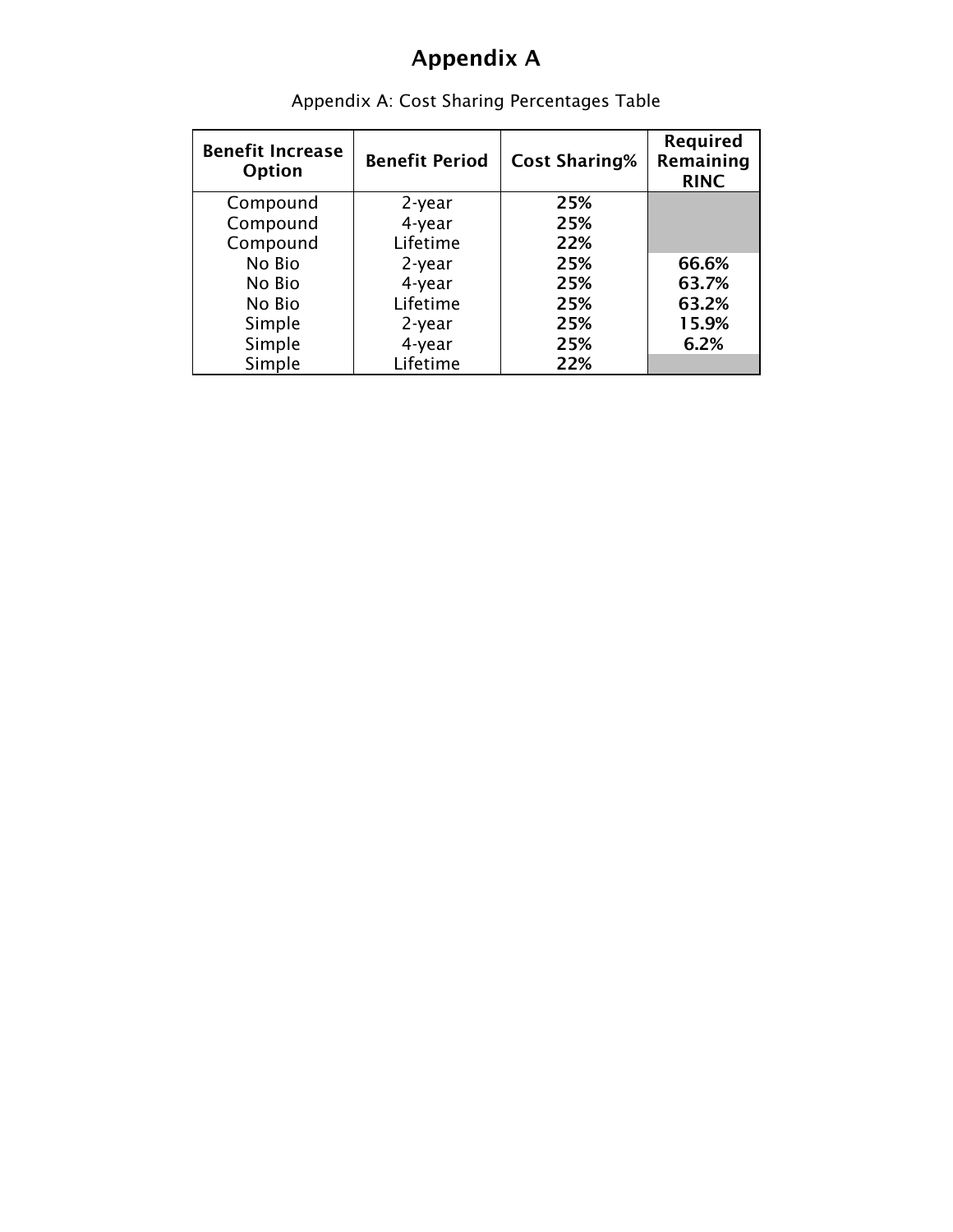## Appendix B

In conjunction with the pending rate increase filing, Transamerica would like to offer policyholders the option to cancel their long-term care insurance policy in exchange for a one-time, lump-sum, policy cancellation payment in an amount to be determined based on the formula set forth below. The policyholder will be given the option to cancel their policy as an alternative to the premium increase. The idea behind the policy cancellation is to provide policyholders with an additional choice, which is different from the range of benefit reduction options that is routinely offered in connection with premium increases. All of the available options – including the policy cancellation offer and benefit reduction options – will be explained more fully in the rate increase notification package. Any policyholder who expresses interest in the policy cancellation offer will also receive a policy cancellation agreement (included with this filing) that the policyholder will be required to sign and return before the policy is cancelled and the policy cancellation payment is issued to the policyholder.

The policyholder will be advised that they do not have to cancel their policy and that they should carefully consider whether or not it is the right option for them. The policyholder will be advised that if they choose to cancel their policy, it will terminate, and they will not be able to reinstate it under any circumstances. Once the policyholder completes the policy cancellation there will never be any benefits available – including, for example, any return of premium benefit. We will strongly encourage the policyholder to consult with their family members and tax, legal and financial advisors before making the decision on whether or not to cancel their policy.

The policy cancellation payment amount will be the greater of:

- x% of Transamerica's estimate of the value of the policy, and
- $\bullet$  \$2,000

Transamerica's estimate of the value ("Value") of the policy is based on the gross premium reserve (present value of future benefits and expenses less the present value of future premiums) utilizing the Company's best estimate assumptions as of the close of the second quarter of 2020. Our estimate of the Value of the policy is only an estimate – the actual benefit payments a policyholder could receive if they choose to keep their policy in force and later become eligible for benefits under the policy may be higher or lower than our estimate. Our estimate of the Value of each policy will vary depending on numerous characteristics, including issue age, issue date, gender, marital status at the time of issue, policy benefit characteristics and other factors. Our estimate of the Value of one policy will likely be different from our estimate of the Value of other policies, even between spouses who have paid similar premium amounts. Because the Company's estimate of the policy's Value is consistent with how the Company calculates reserves and is intended to capture all significant differences in experience across many variables, we believe that this formula does not unfairly discriminate between policyholders, but we ask the Department of Insurance to formally approve the policy cancellation payment calculation method. The same methodology will be used to calculate the Value for each policyholder subject to this rate increase filing, including policyholders that may currently be on claim. The same methodology and the same fixed percentage of the policy's Value will be used to calculate the policy cancellation payment that is being offered to every policyholder in the state.

The policyholder will be told that we cannot provide advice regarding the tax consequences associated with cancelling their policy. The tax treatment of each individual's policy cancellation payment could be affected by whether the policyholder previously deducted or excluded premiums from their taxable income or whether the policyholder's premiums were paid by their employer. We will advise the policyholder that before choosing the policy cancellation option, they should consult with their own personal tax advisor regarding the tax treatment of the transaction, including the tax treatment of the policy cancellation payment that would be made if they cancel their policy. The policyholder will also be advised that we may send to the Internal Revenue Service and the policyholder an IRS Form 1099 reporting taxable income with respect to the policy cancellation payment. In some circumstances the amount of taxable income the policyholder realizes from the policy cancellation payment could exceed the amount that we report on IRS Form 1099.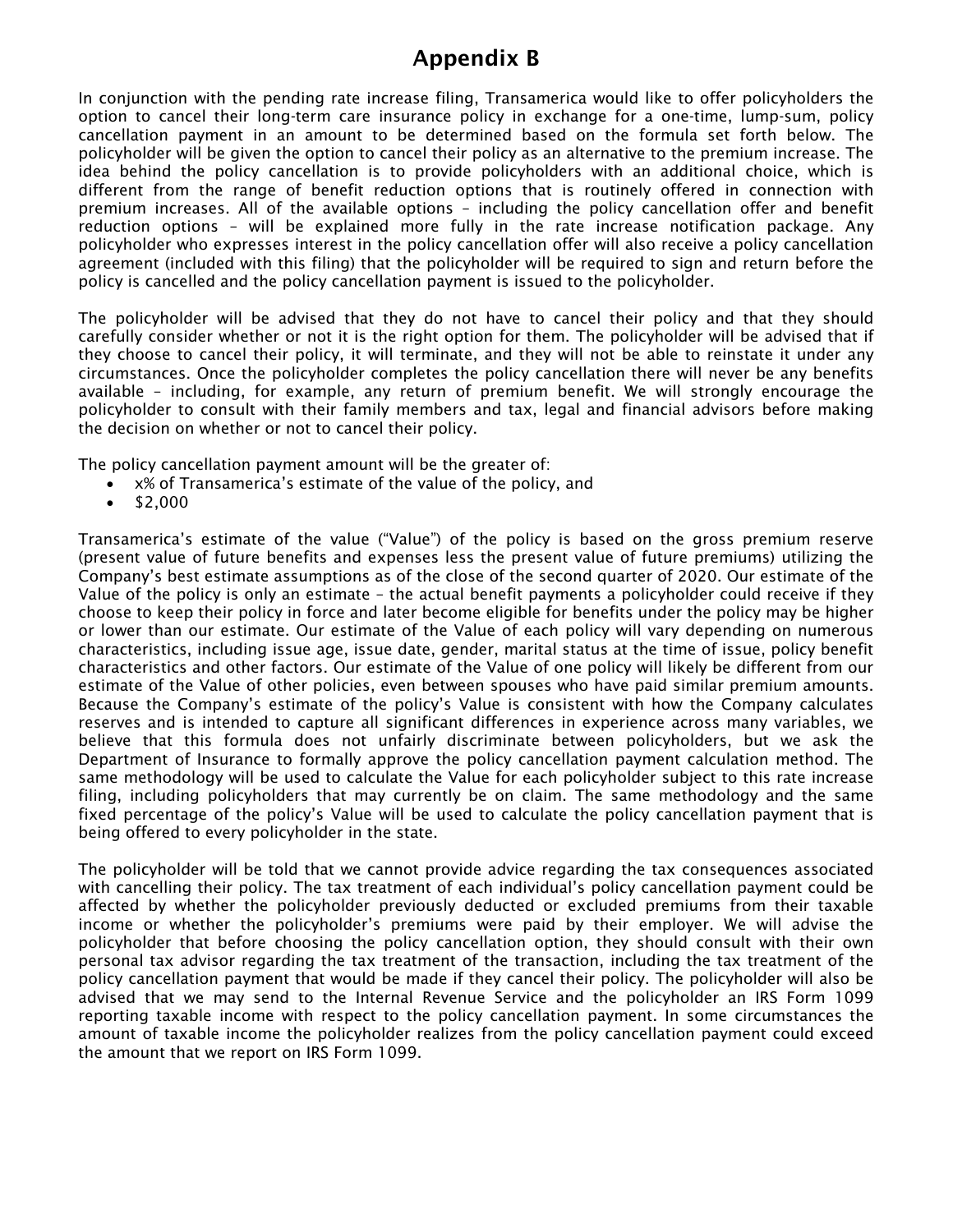#### **Exhibit I**

#### **Transamerica Life Insurance Company**

**TPLIC Flex 2 TQ, TPLIC LTC 5 TQ, ML1 and MLPOOL of Transamerica Premier Life Flex 2 TQ, LTC 5 TQ, Future Care 2 TQ and Future Care Pool TQ of Transamerica Life**

#### **Nationwide Experience Adjusted to Maryland-Specific Rate History**

#### **All Policyholders Pay the Requested Increase**

|                    | Premium                  |                           | <b>Incurred Claims</b>       | Loss Ratios Excluding Change in ALR |                    |                  |                  |
|--------------------|--------------------------|---------------------------|------------------------------|-------------------------------------|--------------------|------------------|------------------|
|                    |                          | <b>Actual Past &amp;</b>  |                              |                                     |                    |                  |                  |
|                    | <b>Actual Past &amp;</b> | Projected                 |                              |                                     |                    | <b>PV Actual</b> |                  |
|                    | <b>Projected Future</b>  | Future w/                 | <b>Actual Past</b>           | Actual w/o                          | Actual w/          | Cumulative       | <b>PV Actual</b> |
|                    | w/o Proposed             | <b>Proposed Rate</b>      | & Projected                  | Rate                                | Rate               | w/o Rate         | Cumulative w/    |
| Year               | Rate Increase            | Increase                  | Future                       | Increase                            | Increase           | Increase         | Rate Increase    |
| 1988-1999<br>2000  | 39,609,999<br>38,766,748 | 39,609,999<br>38,766,748  | 2,820,863<br>3,110,700       | 7.1%<br>8.0%                        | 7.1%<br>8.0%       | 7.0%<br>7.5%     | 7.0%<br>7.5%     |
| 2001               | 51,782,224               | 51,782,224                | 6,682,122                    | 12.9%                               | 12.9%              | 9.5%             | 9.5%             |
| 2002               | 68,297,758               | 68,297,758                | 8,543,743                    | 12.5%                               | 12.5%              | 10.5%            | 10.5%            |
| 2003               | 81,660,909               | 81,660,909                | 11,169,030                   | 13.7%                               | 13.7%              | 11.4%            | 11.4%            |
| 2004               | 86,347,833               | 86,347,833                | 17,013,469                   | 19.7%                               | 19.7%              | 13.2%            | 13.2%            |
| 2005               | 85,586,448               | 85,586,448                | 19,365,214                   | 22.6%                               | 22.6%              | 14.8%            | 14.8%            |
| 2006               | 82,607,654               | 82,607,654                | 25,670,747                   | 31.1%                               | 31.1%              | 17.0%            | 17.0%            |
| 2007               | 80,276,768               | 80,276,768                | 31,772,194                   | 39.6%                               | 39.6%              | 19.5%            | 19.5%            |
| 2008<br>2009       | 86,174,545               | 86,174,545                | 29,379,971                   | 34.1%                               | 34.1%              | 21.0%            | 21.0%            |
| 2010               | 95,887,957<br>97,986,475 | 95,887,957<br>97,986,475  | 39,218,861<br>52,966,256     | 40.9%<br>54.1%                      | 40.9%<br>54.1%     | 23.0%<br>25.7%   | 23.0%<br>25.7%   |
| 2011               | 94,081,374               | 94,081,374                | 54,348,885                   | 57.8%                               | 57.8%              | 28.1%            | 28.1%            |
| 2012               | 98,359,033               | 98,359,033                | 63,378,906                   | 64.4%                               | 64.4%              | 30.6%            | 30.6%            |
| 2013               | 98,889,775               | 98,889,775                | 74,296,548                   | 75.1%                               | 75.1%              | 33.4%            | 33.4%            |
| 2014               | 94,681,506               | 94,681,506                | 70,656,209                   | 74.6%                               | 74.6%              | 35.7%            | 35.7%            |
| 2015               | 90,561,478               | 90,561,478                | 86,234,581                   | 95.2%                               | 95.2%              | 38.5%            | 38.5%            |
| 2016               | 86,542,976               | 86,542,976                | 82,201,947                   | 95.0%                               | 95.0%              | 40.8%            | 40.8%            |
| 2017               | 81,769,295               | 81,769,295                | 105, 153, 389                | 128.6%                              | 128.6%             | 44.0%            | 44.0%            |
| 2018               | 76,982,444               | 76,982,444                | 96,091,314                   | 124.8%                              | 124.8%             | 46.6%            | 46.6%            |
| 2019<br>2020Q1     | 72,469,413<br>24,629,920 | 72,469,413<br>24,629,920  | 103,567,945<br>24,733,102    | 142.9%<br>100.4%                    | 142.9%<br>100.4%   | 49.2%<br>49.7%   | 49.2%<br>49.7%   |
| 2020Q234           | 54,738,335               | 54,738,335                | 110,622,132                  | 202.1%                              | 202.1%             | 52.7%            | 52.7%            |
| 2021               | 73,516,387               | 73,516,387                | 153,527,516                  | 208.8%                              | 208.8%             | 56.5%            | 56.5%            |
| 2022               | 68,029,759               | 80,837,720                | 160,721,227                  | 236.3%                              | 198.8%             | 60.3%            | 60.0%            |
| 2023               | 62,691,199               | 131,523,236               | 169,307,625                  | 270.1%                              | 128.7%             | 64.1%            | 62.6%            |
| 2024               | 57,791,175               | 130,030,144               | 177,431,600                  | 307.0%                              | 136.5%             | 68.0%            | 65.1%            |
| 2025               | 53,586,167               | 120,568,877               | 185,036,698                  | 345.3%                              | 153.5%             | 71.8%            | 67.8%            |
| 2026               | 49,592,742               | 111,583,670               | 192, 142, 407                | 387.4%                              | 172.2%             | 75.7%            | 70.4%            |
| 2027<br>2028       | 45,758,804<br>42,082,479 | 102,957,309<br>94,685,578 | 198,693,005                  | 434.2%<br>485.2%                    | 193.0%<br>215.6%   | 79.5%<br>83.2%   | 73.1%<br>75.8%   |
| 2029               | 38,565,946               | 86,773,379                | 204, 187, 149<br>208,344,779 | 540.2%                              | 240.1%             | 86.9%            | 78.5%            |
| 2030               | 35,209,699               | 79,221,823                | 211,093,467                  | 599.5%                              | 266.5%             | 90.5%            | 81.2%            |
| 2031               | 32,015,359               | 72,034,557                | 212,582,749                  | 664.0%                              | 295.1%             | 94.0%            | 83.7%            |
| 2032               | 28,987,419               | 65,221,692                | 212,822,551                  | 734.2%                              | 326.3%             | 97.3%            | 86.3%            |
| 2033               | 26,129,555               | 58,791,499                | 211,484,645                  | 809.4%                              | 359.7%             | 100.5%           | 88.7%            |
| 2034               | 23,442,393               | 52,745,385                | 208,447,818                  | 889.2%                              | 395.2%             | 103.5%           | 91.0%            |
| 2035               | 20,927,013               | 47,085,780                | 204,999,784                  | 979.6%                              | 435.4%             | 106.4%           | 93.2%            |
| 2036<br>2037       | 18,584,739               | 41,815,662                | 199,903,861                  | 1075.6%<br>1177.8%                  | 478.1%<br>523.5%   | 109.0%<br>111.5% | 95.3%<br>97.3%   |
| 2038               | 16,416,040<br>14,419,621 | 36,936,089<br>32,444,148  | 193,347,158<br>185,411,267   | 1285.8%                             | 571.5%             | 113.8%           | 99.1%            |
| 2039               | 12,592,600               | 28,333,350                | 176,271,635                  | 1399.8%                             | 622.1%             | 115.9%           | 100.8%           |
| 2040               | 10,931,426               | 24,595,709                | 165,899,755                  | 1517.6%                             | 674.5%             | 117.8%           | 102.3%           |
| 2041               | 9,431,933                | 21,221,849                | 154,593,707                  | 1639.0%                             | 728.5%             | 119.5%           | 103.6%           |
| 2042               | 8,088,861                | 18,199,938                | 142,814,576                  | 1765.6%                             | 784.7%             | 121.0%           | 104.8%           |
| 2043               | 6,895,133                | 15,514,049                | 131,010,182                  | 1900.0%                             | 844.5%             | 122.3%           | 105.9%           |
| 2044               | 5,842,251                | 13,145,065                | 119,275,158                  | 2041.6%                             | 907.4%             | 123.5%           | 106.9%           |
| 2045               | 4,920,820                | 11,071,844                | 107,680,440                  | 2188.3%                             | 972.6%             | 124.5%           | 107.7%           |
| 2046<br>2047       | 4,120,898<br>3,431,922   | 9,272,020<br>7,721,825    | 96,399,140<br>85,749,442     | 2339.3%<br>2498.6%                  | 1039.7%<br>1110.5% | 125.4%<br>126.1% | 108.4%<br>109.0% |
| 2048               | 2,842,933                | 6,396,599                 | 75,868,552                   | 2668.7%                             | 1186.1%            | 126.7%           | 109.5%           |
| 2049               | 2,343,006                | 5,271,764                 | 66,797,557                   | 2850.9%                             | 1267.1%            | 127.3%           | 109.9%           |
| 2050               | 1,921,657                | 4,323,728                 | 58,427,776                   | 3040.5%                             | 1351.3%            | 127.7%           | 110.3%           |
| 2051               | 1,568,903                | 3,530,033                 | 50,766,222                   | 3235.8%                             | 1438.1%            | 128.1%           | 110.6%           |
| 2052               | 1,275,438                | 2,869,736                 | 43,888,583                   | 3441.1%                             | 1529.4%            | 128.4%           | 110.9%           |
| 2053               | 1,032,666                | 2,323,498                 | 37,774,541                   | 3658.0%                             | 1625.8%            | 128.6%           | 111.1%           |
| 2054               | 832,835                  | 1,873,878                 | 32,380,221                   | 3888.0%                             | 1728.0%            | 128.8%           | 111.3%           |
| 2055               | 669,104                  | 1,505,485                 | 27,598,138                   | 4124.6%                             | 1833.2%            | 129.0%           | 111.4%           |
| 2056<br>2057       | 535,560<br>427,097       | 1,205,009<br>960,968      | 23,375,771<br>19,684,050     | 4364.7%<br>4608.8%                  | 1939.9%<br>2048.4% | 129.1%<br>129.3% | 111.5%<br>111.6% |
| 2058               | 339,331                  | 763,495                   | 16,488,275                   | 4859.1%                             | 2159.6%            | 129.3%           | 111.7%           |
| 2059               | 268,556                  | 604,251                   | 13,747,566                   | 5119.1%                             | 2275.1%            | 129.4%           | 111.7%           |
| 2060               | 211,676                  | 476,272                   | 11,412,896                   | 5391.7%                             | 2396.3%            | 129.5%           | 111.8%           |
| 2061               | 166,133                  | 373,799                   | 9,408,784                    | 5663.4%                             | 2517.1%            | 129.5%           | 111.8%           |
| 2062               | 129,812                  | 292,077                   | 7,698,021                    | 5930.1%                             | 2635.6%            | 129.6%           | 111.9%           |
| 2063               | 100,963                  | 227,166                   | 6,258,015                    | 6198.3%                             | 2754.8%            | 129.6%           | 111.9%           |
| 2064               | 78,139                   | 175,812                   | 5,058,718                    | 6474.0%                             | 2877.3%            | 129.6%           | 111.9%           |
| PV Past            | 645,809,792              | 645,809,792               | 321,064,962                  | 49.7%                               | 49.7%              |                  |                  |
| PV Future          | 143,017,180              | 267,774,885               | 701,290,337                  | 490.4%                              | 261.9%             |                  |                  |
| <b>PV Lifetime</b> | 788,826,972              | 913,584,678               | 1,022,355,298                | 129.6%                              | 111.9%             |                  |                  |
|                    |                          |                           |                              |                                     |                    |                  |                  |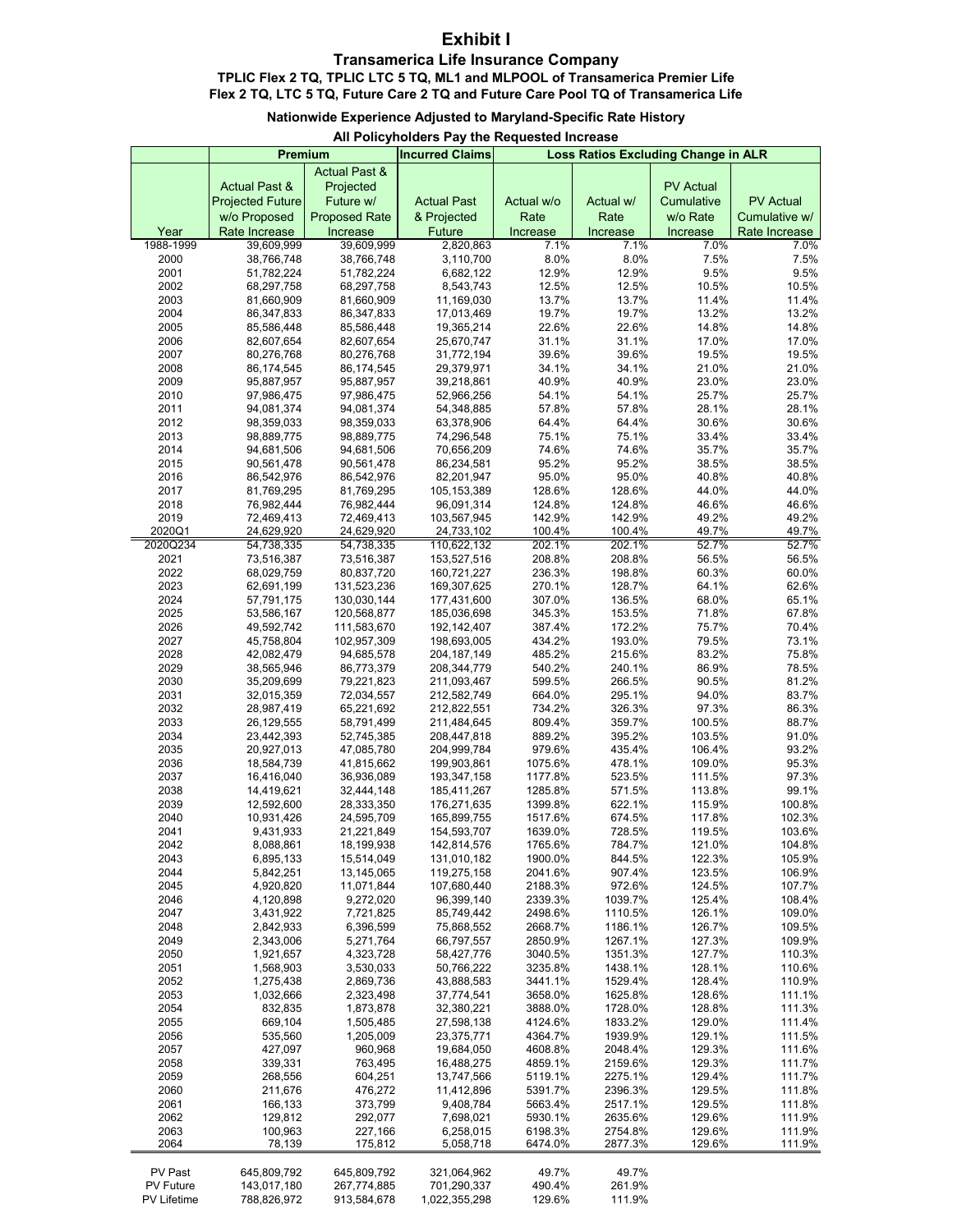#### **Exhibit II**

#### **Transamerica Life Insurance Company**

#### **TPLIC Flex 2 TQ, TPLIC LTC 5 TQ, ML1 and MLPOOL of Transamerica Premier Life Flex 2 TQ, LTC 5 TQ, Future Care 2 TQ and Future Care Pool TQ of Transamerica Life Actual To Expected Lifetime Experience Nationwide Experience Adjusted to Maryland-Specific Rate History**

#### **Actual Nationwide Experience Through 3/31/2020 and Projected Thereafter**

|                            |                          | <b>Actual</b>                           |                             |                          |                          | <b>Expected</b>          | <b>Actual to Expected</b> |                    |                                          |                          |
|----------------------------|--------------------------|-----------------------------------------|-----------------------------|--------------------------|--------------------------|--------------------------|---------------------------|--------------------|------------------------------------------|--------------------------|
|                            | A                        | B                                       | $\mathbf C$                 | D                        | E                        | F                        | G                         | $H = A/E$          | $I = C/F$                                | $J=D/G$                  |
|                            | Earned                   | Earned<br>Premium<br><b>Adjusted To</b> | Incurred                    | Cumulative<br>Loss Ratio | Earned                   |                          | Cumulative<br>Loss Ratio  | Actual to          | Actual to<br>Expected<br><b>Incurred</b> | Cumulative<br>Loss Ratio |
|                            | Premium @                | Approved                                | Claims                      | Excluding                | Premium @                | <b>Incurred Claims</b>   | Excluding                 | Expected           | Claims                                   | Excluding                |
|                            | <b>Original Rate</b>     |                                         | Maryland Rate Excluding ALR | <b>ALR</b>               | <b>Original Rate</b>     | <b>Excluding ALR</b>     | ALR                       | Earned             | <b>Excluding ALR</b>                     | <b>ALR</b>               |
| Duration                   | Level                    | History                                 | Increase                    | Increase                 | Level                    | Increase                 | Increase                  | Premium            | Increase                                 | Increase                 |
| 1                          | 97,072,653               | 97,072,653                              | 3,689,235                   | 3.8%                     | 97,075,392               | 3,545,621                | 3.7%                      | 100.0%             | 104.1%                                   | 104.1%                   |
| $\mathbf 2$<br>$\mathsf 3$ | 91,095,254               | 91,095,254                              | 7,580,852                   | 5.9%<br>8.3%             | 86,458,480               | 5,511,649<br>7,898,009   | 4.9%                      | 105.4%<br>110.7%   | 137.5%                                   | 121.1%                   |
| 4                          | 88,385,313<br>86,863,245 | 88,405,915<br>87,176,270                | 12,149,984<br>15,780,600    | 10.5%                    | 79,816,041<br>73,701,228 | 10,184,844               | 6.3%<br>7.9%              | 117.9%             | 153.8%<br>154.9%                         | 131.1%<br>133.6%         |
| 5                          | 84,825,572               | 86,383,161                              | 17,849,840                  | 12.3%                    | 67,911,571               | 11,724,733               | 9.3%                      | 124.9%             | 152.2%                                   | 132.2%                   |
| 6                          | 82,115,012               | 86,749,920                              | 18,845,659                  | 13.6%                    | 62,386,878               | 13,421,934               | 10.7%                     | 131.6%             | 140.4%                                   | 127.1%                   |
| $\overline{7}$             | 79,396,936               | 88,805,188                              | 25,591,584                  | 15.5%                    | 57,108,793               | 15,034,372               | 12.2%                     | 139.0%             | 170.2%                                   | 127.2%                   |
| 8<br>9                     | 76,511,028<br>73,576,888 | 91,303,178<br>93,771,967                | 27,434,213<br>39,259,974    | 17.1%<br>19.5%           | 52,063,972<br>47,397,065 | 16,633,706<br>17,831,450 | 13.7%<br>15.2%            | 147.0%<br>155.2%   | 164.9%<br>220.2%                         | 124.9%<br>128.4%         |
| 10                         | 70,702,110               | 96,380,641                              | 47,617,854                  | 22.1%                    | 43, 141, 725             | 18,924,426               | 16.6%                     | 163.9%             | 251.6%                                   | 132.7%                   |
| 11                         | 67,162,691               | 97,633,665                              | 53,659,298                  | 24.6%                    | 39,205,223               | 19,767,512               | 18.1%                     | 171.3%             | 271.5%                                   | 136.2%                   |
| 12                         | 64,091,767               | 97,946,373                              | 55,912,549                  | 26.9%                    | 35,600,846               | 21,424,651               | 19.6%                     | 180.0%             | 261.0%                                   | 137.3%                   |
| 13<br>14                   | 61,552,337<br>58,812,527 | 97,287,397<br>94,975,452                | 63,257,193<br>73,381,703    | 29.2%<br>31.8%           | 32,298,612<br>29,242,862 | 22,744,888<br>24,238,827 | 21.1%<br>22.7%            | 190.6%<br>201.1%   | 278.1%<br>302.7%                         | 138.5%<br>140.5%         |
| 15                         | 56,012,285               | 91,659,373                              | 84,503,330                  | 34.7%                    | 26,403,983               | 25,311,906               | 24.2%                     | 212.1%             | 333.8%                                   | 143.3%                   |
| 16                         | 53,478,558               | 88,411,248                              | 97,182,408                  | 37.9%                    | 23,739,107               | 26,640,275               | 25.8%                     | 225.3%             | 364.8%                                   | 146.8%                   |
| 17                         | 51,383,090               | 85,895,586                              | 88,473,688                  | 40.4%                    | 21,242,083               | 27,751,396               | 27.4%                     | 241.9%             | 318.8%                                   | 147.3%                   |
| 18                         | 48,932,333               | 83,382,953                              | 116, 175, 243               | 43.7%                    | 18,938,952               | 28,714,843               | 29.0%                     | 258.4%             | 404.6%                                   | 150.8%                   |
| 19<br>20                   | 46,064,160<br>42,829,660 | 80,637,400<br>76,915,748                | 127,659,960<br>146,105,108  | 47.2%<br>51.1%           | 16,827,020<br>14,914,360 | 29,417,647<br>29,966,330 | 30.6%<br>32.1%            | 273.8%<br>287.2%   | 434.0%<br>487.6%                         | 154.4%<br>159.0%         |
| 21                         | 38,701,874               | 70,903,755                              | 156,790,428                 | 55.1%                    | 12,955,497               | 29,833,519               | 33.6%                     | 298.7%             | 525.6%                                   | 163.8%                   |
| 22                         | 35,759,377               | 66,603,740                              | 171,768,314                 | 59.2%                    | 11,422,675               | 30,967,474               | 35.1%                     | 313.1%             | 554.7%                                   | 168.7%                   |
| 23                         | 33, 171, 724             | 62,501,546                              | 183,805,746                 | 63.5%                    | 10,042,864               | 31,574,009               | 36.6%                     | 330.3%             | 582.1%                                   | 173.6%                   |
| 24<br>25                   | 30,521,680               | 57,949,013<br>53,616,563                | 190,723,928<br>198,010,236  | 67.7%<br>71.8%           | 8,789,624<br>7,664,721   | 32,647,151<br>32,634,425 | 38.0%<br>39.5%            | 347.2%<br>367.5%   | 584.2%<br>606.8%                         | 177.9%<br>182.1%         |
| 26                         | 28,169,703<br>25,918,014 | 49,344,901                              | 206,793,200                 | 76.0%                    | 6,652,122                | 32,787,015               | 40.8%                     | 389.6%             | 630.7%                                   | 186.2%                   |
| 27                         | 23,759,761               | 45,241,453                              | 213,334,153                 | 80.1%                    | 5,745,178                | 32,082,187               | 42.1%                     | 413.6%             | 665.0%                                   | 190.3%                   |
| 28                         | 21,698,383               | 41,318,700                              | 217,891,399                 | 84.2%                    | 4,937,130                | 31,219,709               | 43.3%                     | 439.5%             | 697.9%                                   | 194.3%                   |
| 29                         | 19,738,177               | 37,586,610                              | 220,519,213                 | 88.1%                    | 4,220,532                | 30,136,114               | 44.4%                     | 467.7%             | 731.7%                                   | 198.3%                   |
| 30<br>31                   | 17,878,808<br>16,122,562 | 34,046,734<br>30,702,847                | 222,048,599<br>223,671,965  | 91.9%<br>95.6%           | 3,588,888<br>3,036,005   | 28,969,384<br>27,240,433 | 45.5%<br>46.4%            | 498.2%<br>531.0%   | 766.5%<br>821.1%                         | 202.1%<br>206.0%         |
| 32                         | 14,468,950               | 27,554,055                              | 223,032,839                 | 99.1%                    | 2,555,308                | 26,051,871               | 47.3%                     | 566.2%             | 856.1%                                   | 209.7%                   |
| 33                         | 12,921,126               | 24,606,429                              | 219,903,148                 | 102.4%                   | 2,140,030                | 24,520,139               | 48.0%                     | 603.8%             | 896.8%                                   | 213.2%                   |
| 34                         | 11,479,448               | 21,860,942                              | 214,753,458                 | 105.5%                   | 1,780,209                | 23,577,220               | 48.7%                     | 644.8%             | 910.9%                                   | 216.5%                   |
| 35<br>36                   | 10,144,071<br>8,914,622  | 19,317,890<br>16,976,567                | 208,333,136<br>201,910,652  | 108.4%<br>111.2%         | 1,480,768<br>1,225,843   | 21,944,781<br>20,508,234 | 49.4%<br>50.0%            | 685.1%<br>727.2%   | 949.4%<br>984.5%                         | 219.6%<br>222.5%         |
| 37                         | 7,789,041                | 14,833,049                              | 193,796,665                 | 113.7%                   | 1,010,028                | 18,499,024               | 50.5%                     | 771.2%             | 1047.6%                                  | 225.2%                   |
| 38                         | 6,764,898                | 12,882,711                              | 183,722,292                 | 115.9%                   | 828,248                  | 16,636,431               | 50.9%                     | 816.8%             | 1104.3%                                  | 227.8%                   |
| 39                         | 5,839,574                | 11,120,564                              | 172,088,318                 | 118.0%                   | 675.623                  | 14,899,551               | 51.3%                     | 864.3%             | 1155.0%                                  | 230.2%                   |
| 40<br>41                   | 5,009,793<br>4,271,439   | 9,540,369<br>8,134,287                  | 159,474,558<br>147,367,955  | 119.8%<br>121.4%         | 548,080<br>442,169       | 13,314,308<br>11,764,815 | 51.6%<br>51.8%            | 914.1%<br>966.0%   | 1197.8%<br>1252.6%                       | 232.3%<br>234.3%         |
| 42                         | 3,619,387                | 6,892,556                               | 134,875,528                 | 122.9%                   | 354,725                  | 10,483,423               | 52.1%                     | 1020.3%            | 1286.6%                                  | 236.0%                   |
| 43                         | 3,047,925                | 5,804,299                               | 122,274,512                 | 124.1%                   | 282,926                  | 9,241,674                | 52.3%                     | 1077.3%            | 1323.1%                                  | 237.5%                   |
| 44                         | 2,551,167                | 4,858,304                               | 109,784,535                 | 125.2%                   | 222,587                  | 8,301,714                | 52.4%                     | 1146.1%            | 1322.4%                                  | 238.8%                   |
| 45<br>46                   | 2,122,954<br>1,756,841   | 4,042,844<br>3,345,644                  | 97,549,159<br>86,542,682    | 126.1%<br>126.9%         | 177,970<br>141,662       | 7,427,394<br>6,617,748   | 52.6%<br>52.7%            | 1192.9%<br>1240.2% | 1313.4%<br>1307.7%                       | 239.9%<br>240.8%         |
| 47                         | 1,446,159                | 2,754,003                               | 76,264,333                  | 127.5%                   | 112,250                  | 5,660,362                | 52.8%                     | 1288.3%            | 1347.3%                                  | 241.6%                   |
| 48                         | 1,184,367                | 2,255,462                               | 66,783,804                  | 128.1%                   | 88,521                   | 4,831,187                | 52.9%                     | 1338.0%            | 1382.3%                                  | 242.2%                   |
| 49                         | 965,317                  | 1,838,315                               | 58,037,509                  | 128.5%                   | 69,404                   | 4,110,252                | 52.9%                     | 1390.9%            | 1412.0%                                  | 242.8%                   |
| 50                         | 783,290                  | 1,491,674                               | 49,958,701                  | 128.9%                   | 54,021                   | 3,484,740                | 53.0%                     | 1450.0%            | 1433.6%                                  | 243.3%                   |
| 51<br>52                   | 632,991<br>509,570       | 1,205,451<br>970,414                    | 42,965,215<br>36,775,239    | 129.2%<br>129.5%         | 41,645<br>31,699         | 2,921,460<br>2,418,829   | 53.0%<br>53.1%            | 1520.0%<br>1607.5% | 1470.7%<br>1520.4%                       | 243.7%<br>244.0%         |
| 53                         | 408,699                  | 778,318                                 | 31,320,455                  | 129.7%                   | 23,725                   | 1,931,019                | 53.1%                     | 1722.6%            | 1622.0%                                  | 244.3%                   |
| 54                         | 326,623                  | 622,015                                 | 26,507,054                  | 129.9%                   | 16,663                   | 1,583,608                | 53.1%                     | 1960.2%            | 1673.8%                                  | 244.5%                   |
| 55                         | 260,144                  | 495,416                                 | 22,214,087                  | 130.0%                   | 12,883                   | 1,364,494                | 53.1%                     | 2019.2%            | 1628.0%                                  | 244.7%                   |
| 56<br>57                   | 206,527<br>163,429       | 393,308<br>311,232                      | 18,597,963<br>15,506,384    | 130.1%<br>130.2%         | 9,844<br>7,419           | 1,158,793<br>921,407     | 53.1%<br>53.2%            | 2097.9%<br>2202.9% | 1604.9%<br>1682.9%                       | 244.8%<br>244.9%         |
| 58                         | 128,883                  | 245,443                                 | 12,860,281                  | 130.3%                   | 5,504                    | 718,490                  | 53.2%                     | 2341.7%            | 1789.9%                                  | 245.0%                   |
| 59                         | 101,273                  | 192,863                                 | 10,597,964                  | 130.3%                   | 4,005                    | 547,045                  | 53.2%                     | 2528.6%            | 1937.3%                                  | 245.1%                   |
| 60                         | 79,277                   | 150,974                                 | 8,645,467                   | 130.4%                   | 2,842                    | 403,137                  | 53.2%                     | 2789.3%            | 2144.5%                                  | 245.2%                   |
| 61                         | 58,682                   | 111,753                                 | 6,514,591                   | 130.4%                   | 1,925                    | 278,317                  | 53.2%                     | 3047.8%            | 2340.7%                                  | 245.2%                   |
| 62<br>63                   | 38,957<br>21,689         | 74,189<br>41,304                        | 4,315,886<br>2,403,198      | 130.4%<br>130.4%         | 1,089<br>436             | 151,578<br>47,845        | 53.2%<br>53.2%            | 3576.2%<br>4979.9% | 2847.3%<br>5022.9%                       | 245.2%<br>245.3%         |
| 64                         | 9,600                    | 18,283                                  | 1,050,069                   | 130.4%                   | 110                      | 12,135                   | 53.2%                     | 8696.0%            | 8653.0%                                  | 245.3%                   |
| $65+$                      | 5,104                    | 9,720                                   | 612,390                     | 130.4%                   | 54                       | 5,620                    | 53.2%                     | 9421.4%            | 10896.9%                                 | 245.3%                   |
| <b>PV Lifetime</b>         | 1,068,606,949            | 1,401,430,265                           | 1,828,014,865               | 130.4%                   | 711,030,926              | 378,126,564              | 53.2%                     | 150.3%             | 483.4%                                   | 245.3%                   |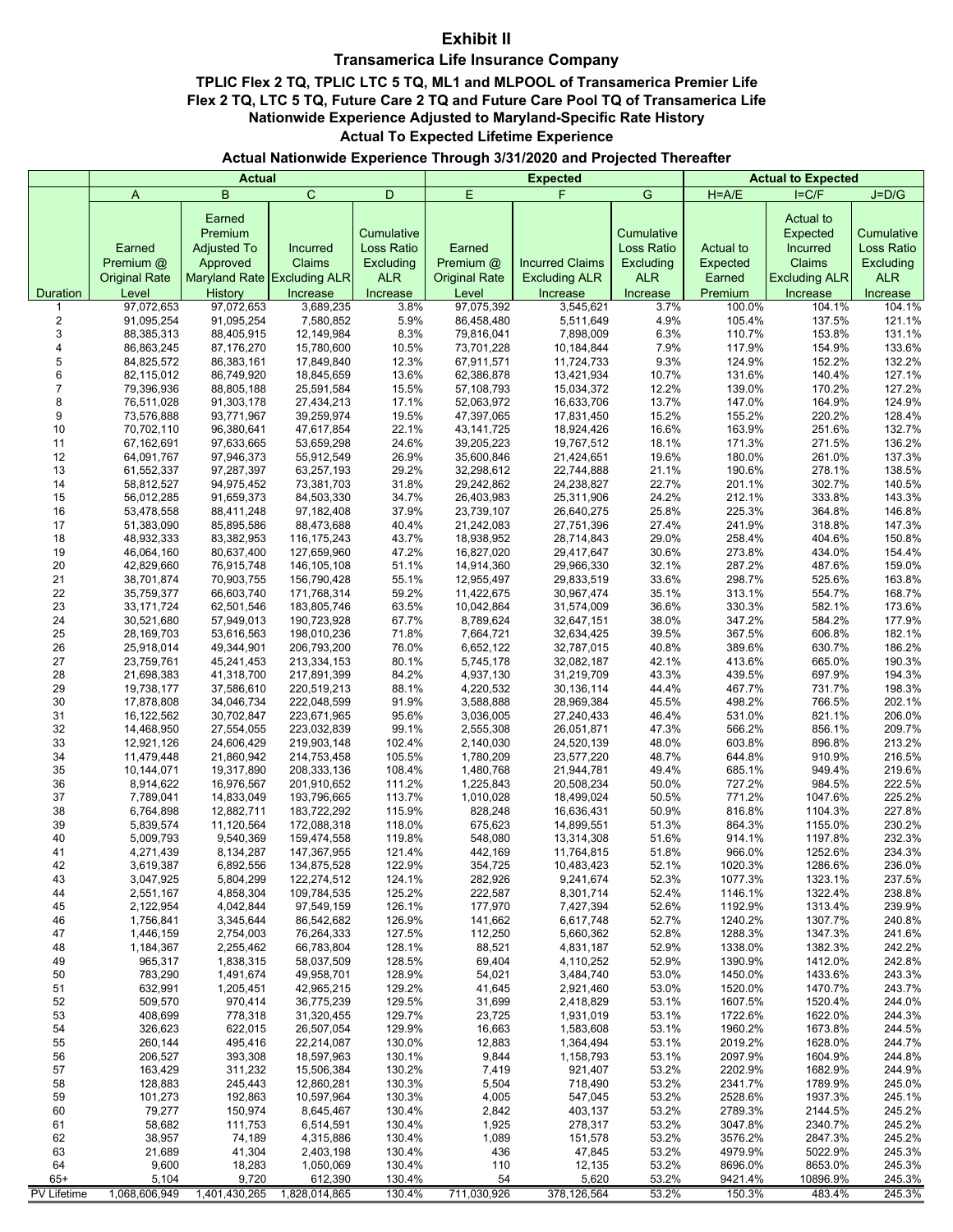## **Exhibit III Transamerica Life Insurance Company**

**TPLIC Flex 2 TQ, TPLIC LTC 5 TQ, ML1 and MLPOOL** 

#### **Nationwide Experience Adjusted to Maryland-Specific Rate History**

#### **All Policyholders Pay the Requested Increase**

|                    | Premium                  |                          | <b>Incurred Claims</b>   |                    | Loss Ratios Excluding Change in ALR |                  |                  |
|--------------------|--------------------------|--------------------------|--------------------------|--------------------|-------------------------------------|------------------|------------------|
|                    |                          | <b>Actual Past &amp;</b> |                          |                    |                                     |                  |                  |
|                    | <b>Actual Past &amp;</b> | Projected                |                          |                    |                                     | <b>PV Actual</b> |                  |
|                    | <b>Projected Future</b>  | Future w/                | <b>Actual Past</b>       | Actual w/o         | Actual w/                           | Cumulative       | <b>PV Actual</b> |
|                    | w/o Proposed             | <b>Proposed Rate</b>     | & Projected              | Rate               | Rate                                | w/o Rate         | Cumulative w/    |
| Year               | Rate Increase            | Increase                 | <b>Future</b>            | Increase           | Increase                            | Increase         | Rate Increase    |
| 1998               | 61,004                   | 61,004                   | 0                        | 0.0%               | 0.0%                                | 0.0%             | 0.0%             |
| 1999               | 657,943                  | 657,943                  | 41,894                   | 6.4%               | 6.4%                                | 5.8%             | 5.8%             |
| 2000               | 1,814,650                | 1,814,650                | 335,436                  | 18.5%              | 18.5%                               | 14.8%            | 14.8%            |
| 2001               | 4,140,974                | 4,140,974                | 24,681                   | 0.6%               | 0.6%                                | 6.2%             | 6.2%             |
| 2002               | 18,822,254               | 18,822,254               | 427,497                  | 2.3%               | 2.3%                                | 3.3%             | 3.3%             |
| 2003               | 32,106,328               | 32,106,328               | 1,913,458                | 6.0%               | 6.0%                                | 4.8%             | 4.8%             |
| 2004               | 37,615,904               | 37,615,904               | 3,037,773                | 8.1%               | 8.1%                                | 6.0%             | 6.0%             |
| 2005               | 37,601,083               | 37,601,083               | 6,267,359                | 16.7%              | 16.7%                               | 8.8%             | 8.8%             |
| 2006               | 36,705,867               | 36,705,867               | 6,225,669                | 17.0%              | 17.0%                               | 10.5%            | 10.5%            |
| 2007               | 36,003,111               | 36,003,111               | 9,015,052                | 25.0%              | 25.0%                               | 12.7%            | 12.7%            |
| 2008               | 38,996,960               | 38,996,960               | 6,675,299                | 17.1%              | 17.1%                               | 13.4%            | 13.4%            |
| 2009               | 43,554,213               | 43,554,213               | 6,474,751                | 14.9%              | 14.9%                               | 13.6%            | 13.6%            |
| 2010               | 44,739,844               | 44,739,844               | 17,550,829               | 39.2%              | 39.2%                               | 16.5%            | 16.5%            |
| 2011               | 43,614,324               | 43,614,324               | 14,686,336               | 33.7%              | 33.7%                               | 18.1%            | 18.1%            |
| 2012               | 46,423,881               | 46,423,881               | 15,582,214               | 33.6%              | 33.6%                               | 19.5%            | 19.5%            |
| 2013               | 46,820,997               | 46,820,997               | 18,284,740               | 39.1%              | 39.1%                               | 21.0%            | 21.0%            |
| 2014               | 45,482,462               | 45,482,462               | 19,694,140               | 43.3%              | 43.3%                               | 22.6%            | 22.6%            |
| 2015               | 44,203,662               | 44,203,662               | 23,490,819               | 53.1%              | 53.1%                               | 24.4%            | 24.4%            |
| 2016               | 42,892,161               | 42,892,161               | 20,731,826               | 48.3%              | 48.3%                               | 25.6%            | 25.6%            |
| 2017               | 41,148,544               | 41,148,544               | 33,594,251               | 81.6%              | 81.6%                               | 28.2%            | 28.2%            |
| 2018               | 39,634,255               | 39,634,255               | 33,919,343               | 85.6%              | 85.6%                               | 30.6%            | 30.6%            |
| 2019               | 38,042,835               | 38,042,835               | 30,144,021               | 79.2%              | 79.2%                               | 32.3%            | 32.3%            |
| 2020Q1             | 13,153,796               | 13,153,796               | 9,142,964                | 69.5%              | 69.5%                               | 32.8%            | 32.8%            |
| 2020Q234           | 29,864,978               | 29,864,978               | 44,692,935               | 149.6%             | 149.6%                              | 35.8%            | 35.8%            |
| 2021               | 40,738,886               | 40,738,886               | 64,236,098               | 157.7%             | 157.7%                              | 39.8%            | 39.8%<br>43.7%   |
| 2022               | 37,985,112               | 45,772,036               | 69,856,798               | 183.9%             | 152.6%<br>102.1%                    | 43.9%            |                  |
| 2023<br>2024       | 35,258,733<br>32,803,761 | 74,554,784<br>73,808,462 | 76,150,098               | 216.0%<br>250.7%   | 111.4%                              | 48.2%<br>52.6%   | 46.6%<br>49.6%   |
| 2025               | 30,892,179               | 69,507,403               | 82,242,390<br>88,095,110 | 285.2%             | 126.7%                              | 57.0%            | 52.7%            |
| 2026               | 29,044,526               | 65,350,184               | 93,870,784               | 323.2%             | 143.6%                              | 61.5%            | 55.8%            |
| 2027               | 27,214,461               | 61,232,538               | 99,868,132               | 367.0%             | 163.1%                              | 66.0%            | 59.0%            |
| 2028               | 25,405,731               | 57,162,894               | 105,564,730              | 415.5%             | 184.7%                              | 70.6%            | 62.3%            |
| 2029               | 23,625,437               | 53, 157, 232             | 110,499,890              | 467.7%             | 207.9%                              | 75.2%            | 65.6%            |
| 2030               | 21,877,783               | 49,225,011               | 114,421,390              | 523.0%             | 232.4%                              | 79.7%            | 68.8%            |
| 2031               | 20,169,449               | 45,381,259               | 117,532,360              | 582.7%             | 259.0%                              | 84.1%            | 72.1%            |
| 2032               | 18,507,908               | 41,642,794               | 120,204,157              | 649.5%             | 288.7%                              | 88.5%            | 75.3%            |
| 2033               | 16,900,770               | 38,026,732               | 122, 134, 343            | 722.7%             | 321.2%                              | 92.7%            | 78.4%            |
| 2034               | 15,354,410               | 34,547,422               | 122,918,321              | 800.5%             | 355.8%                              | 96.8%            | 81.4%            |
| 2035               | 13,874,534               | 31,217,702               | 123,047,364              | 886.9%             | 394.2%                              | 100.8%           | 84.4%            |
| 2036               | 12,467,528               | 28,051,938               | 121,833,903              | 977.2%             | 434.3%                              | 104.5%           | 87.2%            |
| 2037               | 11,139,253               | 25,063,319               | 119,771,396              | 1075.2%            | 477.9%                              | 108.0%           | 89.8%            |
| 2038               | 9,893,727                | 22,260,887               | 116,900,364              | 1181.6%            | 525.1%                              | 111.3%           | 92.3%            |
| 2039               | 8,733,643                | 19,650,697               | 113,114,627              | 1295.2%            | 575.6%                              | 114.4%           | 94.7%            |
| 2040               | 7,661,087                | 17,237,447               | 108, 164, 441            | 1411.9%            | 627.5%                              | 117.2%           | 96.8%            |
| 2041               | 6,677,383                | 15,024,112               | 102,197,318              | 1530.5%            | 680.2%                              | 119.8%           | 98.8%            |
| 2042               | 5,782,875                | 13,011,469               | 95,741,548               | 1655.6%            | 735.8%                              | 122.1%           | 100.5%           |
| 2043               | 4,976,278                | 11,196,626               | 89,110,797               | 1790.7%            | 795.9%                              | 124.1%           | 102.1%           |
| 2044               | 4,254,893                | 9,573,509                | 82,344,215               | 1935.3%            | 860.1%                              | 125.9%           | 103.5%           |
| 2045               | 3,615,067                | 8,133,902                | 75,359,749               | 2084.6%            | 926.5%                              | 127.5%           | 104.8%           |
| 2046<br>2047       | 3,052,451<br>2,561,978   | 6,868,014<br>5,764,451   | 68,245,924<br>61,393,330 | 2235.8%<br>2396.3% | 993.7%<br>1065.0%                   | 128.9%<br>130.1% | 105.8%<br>106.8% |
| 2048               | 2,137,880                | 4,810,231                | 54,925,947               |                    | 1141.9%                             | 131.1%           | 107.6%           |
| 2049               | 1,773,989                | 3,991,475                | 48,919,484               | 2569.2%<br>2757.6% | 1225.6%                             | 132.0%           | 108.3%           |
| 2050               | 1,464,113                | 3,294,255                | 43,269,866               | 2955.4%            | 1313.5%                             | 132.8%           | 108.9%           |
| 2051               | 1,202,134                | 2,704,801                | 37,943,043               | 3156.3%            | 1402.8%                             | 133.4%           | 109.4%           |
| 2052               | 982,183                  | 2,209,912                | 33,084,531               | 3368.5%            | 1497.1%                             | 133.9%           | 109.8%           |
| 2053               | 798,687                  | 1,797,045                | 28,704,000               | 3593.9%            | 1597.3%                             | 134.4%           | 110.1%           |
| 2054               | 646,470                  | 1,454,558                | 24,808,729               | 3837.6%            | 1705.6%                             | 134.7%           | 110.4%           |
| 2055               | 520,862                  | 1,171,939                | 21,314,614               | 4092.2%            | 1818.7%                             | 135.0%           | 110.6%           |
| 2056               | 417,755                  | 939,949                  | 18,168,977               | 4349.2%            | 1933.0%                             | 135.3%           | 110.8%           |
| 2057               | 333,558                  | 750,507                  | 15,383,858               | 4612.0%            | 2049.8%                             | 135.5%           | 111.0%           |
| 2058               | 265,141                  | 596,568                  | 12,954,464               | 4885.9%            | 2171.5%                             | 135.6%           | 111.1%           |
| 2059               | 209,796                  | 472,042                  | 10,862,739               | 5177.8%            | 2301.2%                             | 135.8%           | 111.2%           |
| 2060               | 165,225                  | 371,756                  | 9,070,101                | 5489.5%            | 2439.8%                             | 135.9%           | 111.3%           |
| 2061               | 129,499                  | 291,372                  | 7,513,786                | 5802.2%            | 2578.8%                             | 135.9%           | 111.4%           |
| 2062               | 101,008                  | 227,267                  | 6,174,443                | 6112.9%            | 2716.8%                             | 136.0%           | 111.4%           |
| 2063               | 78,399                   | 176,399                  | 5,041,034                | 6429.9%            | 2857.8%                             | 136.1%           | 111.5%           |
| 2064               | 60,541                   | 136,218                  | 4,094,289                | 6762.8%            | 3005.7%                             | 136.1%           | 111.5%           |
|                    |                          |                          |                          |                    |                                     |                  |                  |
| PV Past            | 405,389,352              | 405,389,352              | 132,863,136              | 32.8%              | 32.8%                               |                  |                  |
| <b>PV Future</b>   | 131,571,774              | 250,037,183              | 597,946,134              | 454.5%             | 239.1%                              |                  |                  |
| <b>PV Lifetime</b> | 536,961,126              | 655,426,535              | 730,809,270              | 136.1%             | 111.5%                              |                  |                  |